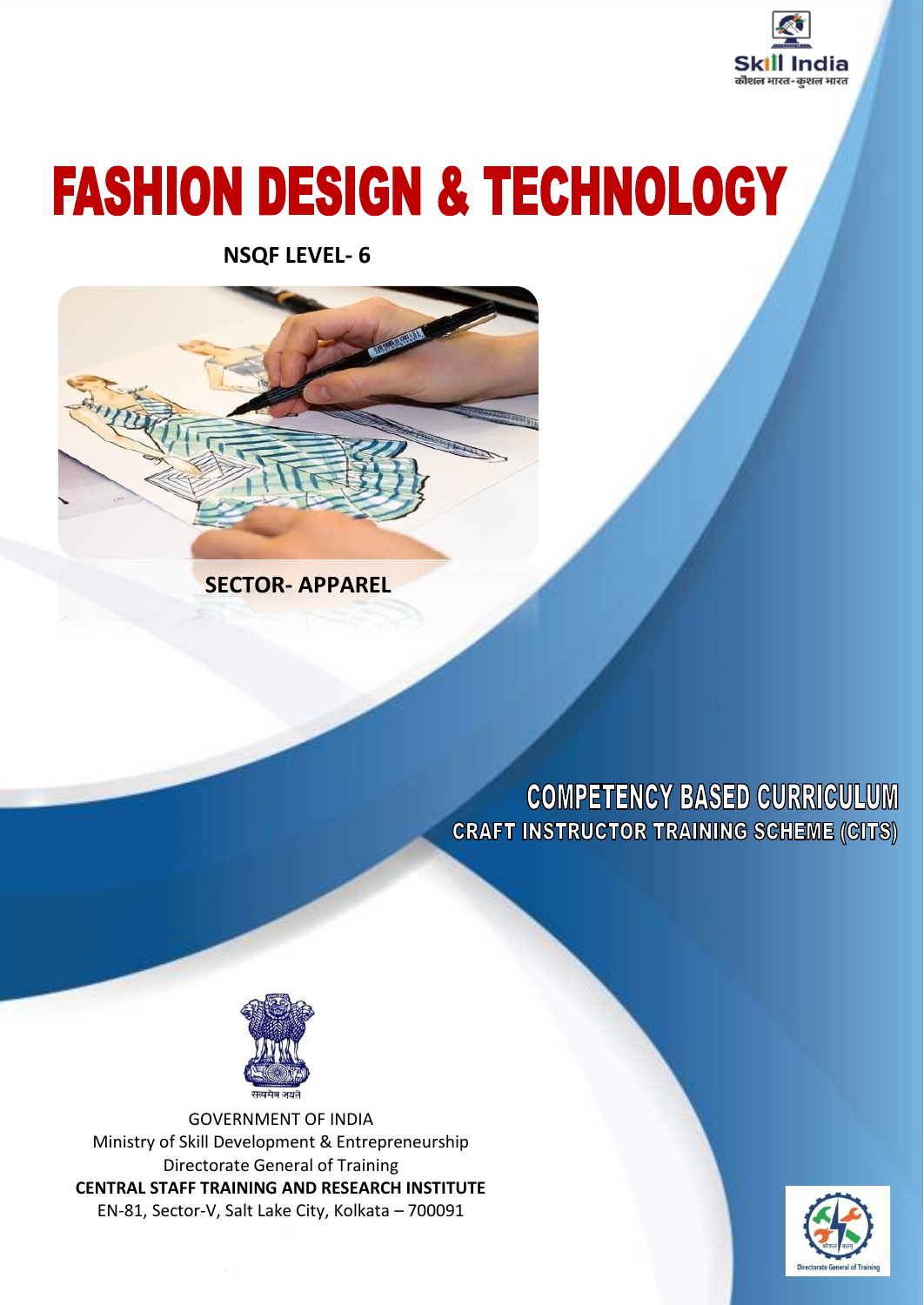## **FASHION DESIGN & TECHNOLOGY**

**(Non-Engineering Trade)**

#### **SECTOR –APPAREL**

**(Revised in 2019) Version 1.1**

#### **CRAFT INSTRUCTOR TRAINING SCHEME (CITS)**

#### **NSQF LEVEL - 6**

Developed By Government of India Ministry of Skill Development and Entrepreneurship

Directorate General of Training **CENTRAL STAFF TRAINING AND RESEARCH INSTITUTE** EN-81, Sector-V, Salt Lake City,

Kolkata – 700 091 www.cstaricalutta.gov.in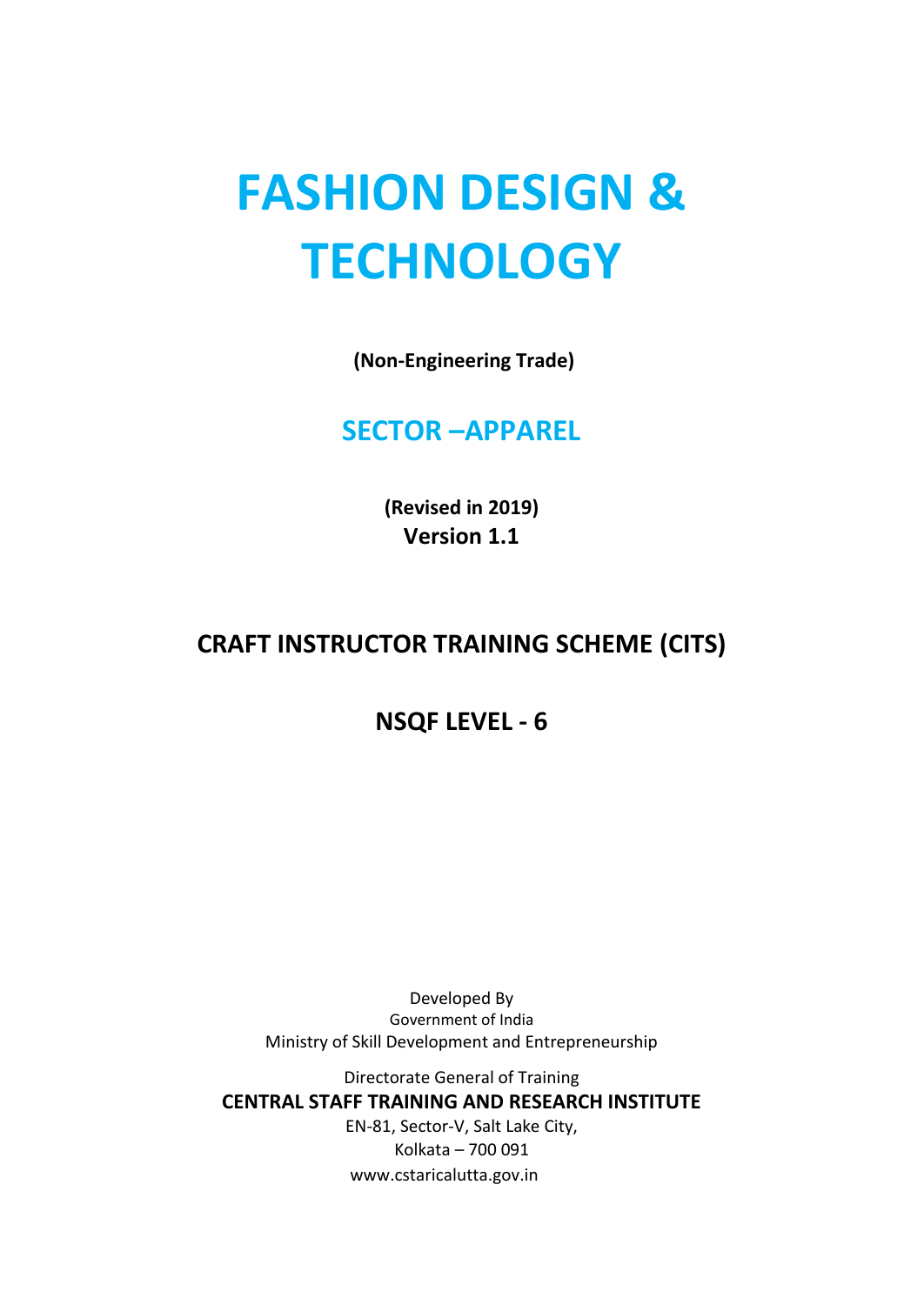#### **CONTENTS**

Ξ

| S No. | <b>Topics</b>                     | Page No.       |
|-------|-----------------------------------|----------------|
| 1.    | <b>Course Overview</b>            | $\mathbf{1}$   |
| 2.    | <b>Training System</b>            | $\overline{2}$ |
| 3.    | <b>General Information</b>        | 6              |
| 4.    | Job Role                          | 8              |
| 5.    | <b>Learning Outcomes</b>          | 9              |
| 6.    | <b>Course Content</b>             | 10             |
| 7.    | <b>Assessment Criteria</b>        | 17             |
| 8.    | Infrastructure                    | 21             |
|       | Annexure I -List of Trade Experts | 27             |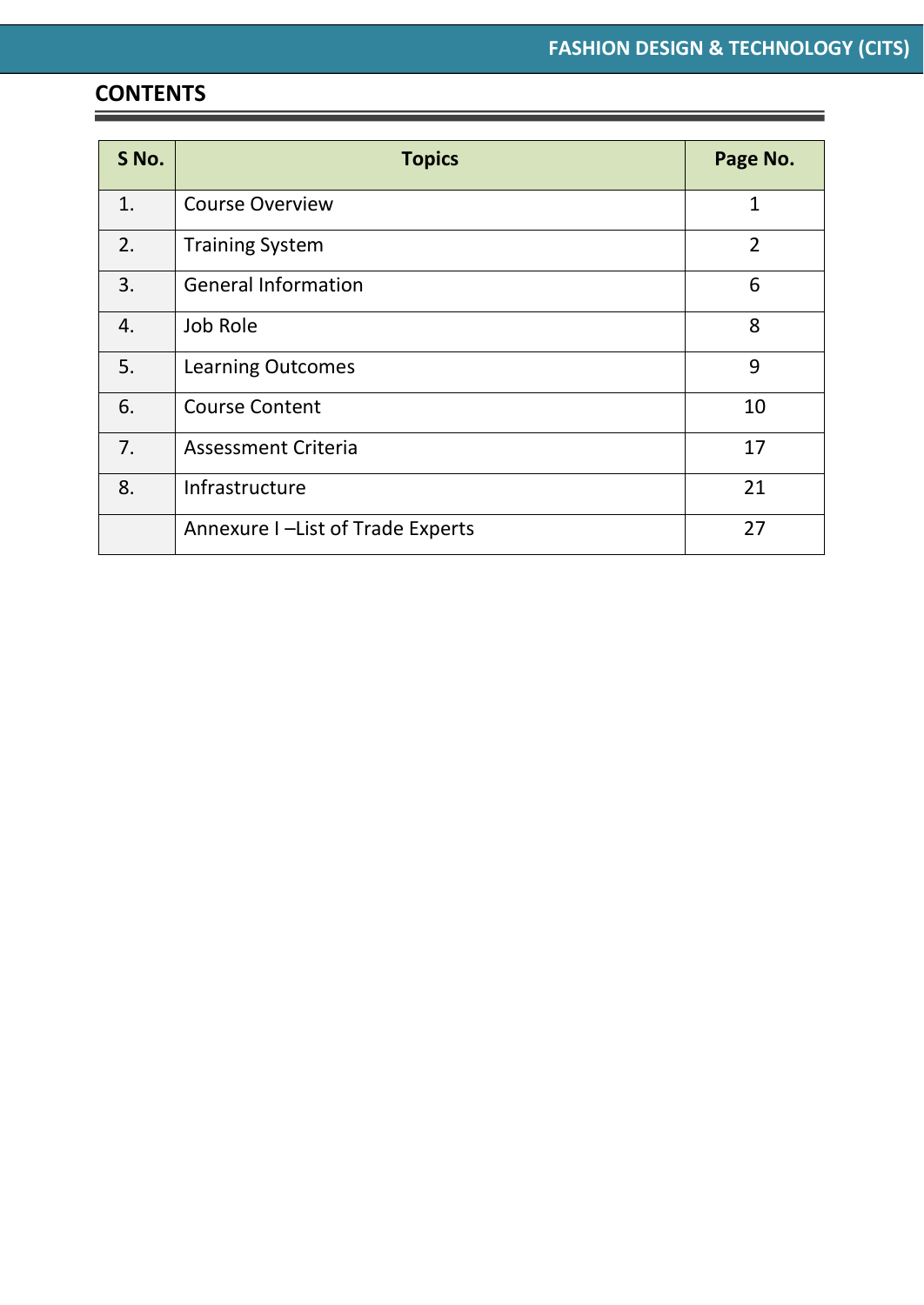#### **1. COURSE OVERVIEW**

The Craft Instructor Training Scheme is operational since inception of the Craftsmen Training Scheme. The first Craft Instructors' Training Institute was established in 1948. Subsequently, 6 more institutes namely, Central Training Institute for Instructors (now called as National Skill Training Institute (NSTI)), NSTI at Ludhiana, Kanpur, Howrah, Mumbai, Chennai and Hyderabad were established in 1960's by DGT. Since then the CITS course is successfully running in all the NSTIs across India as well as in DGT affiliated institutes viz. Institutes for Training of Trainers (IToT). This is a competency based course of one year duration."Fashion Design & Technology" CITS trade is applicable for Instructors of "Fashion Design & Technology"Trade.

The main objective of Craft Instructor training programme is to enable Instructors explore different aspects of the techniques in pedagogy and transferring of hands-on skills so as to develop a pool of skilled manpower for industries, also leading to their career growth & benefiting society at large. Thus promoting a holistic learning experience where trainee acquires specialized knowledge, skills & develops attitude towards learning & contributing in vocational training ecosystem.

This course also enables the instructors to develop instructional skills for mentoring the trainees, engaging all trainees in learning process and managing effective utilization of resources. It emphasizes on the importance of collaborative learning & innovative ways of doing things. All trainees will be able to understand and interpret the course content in right perspective, so that they are engaged in & empowered by their learning experiences and above all, ensure quality delivery.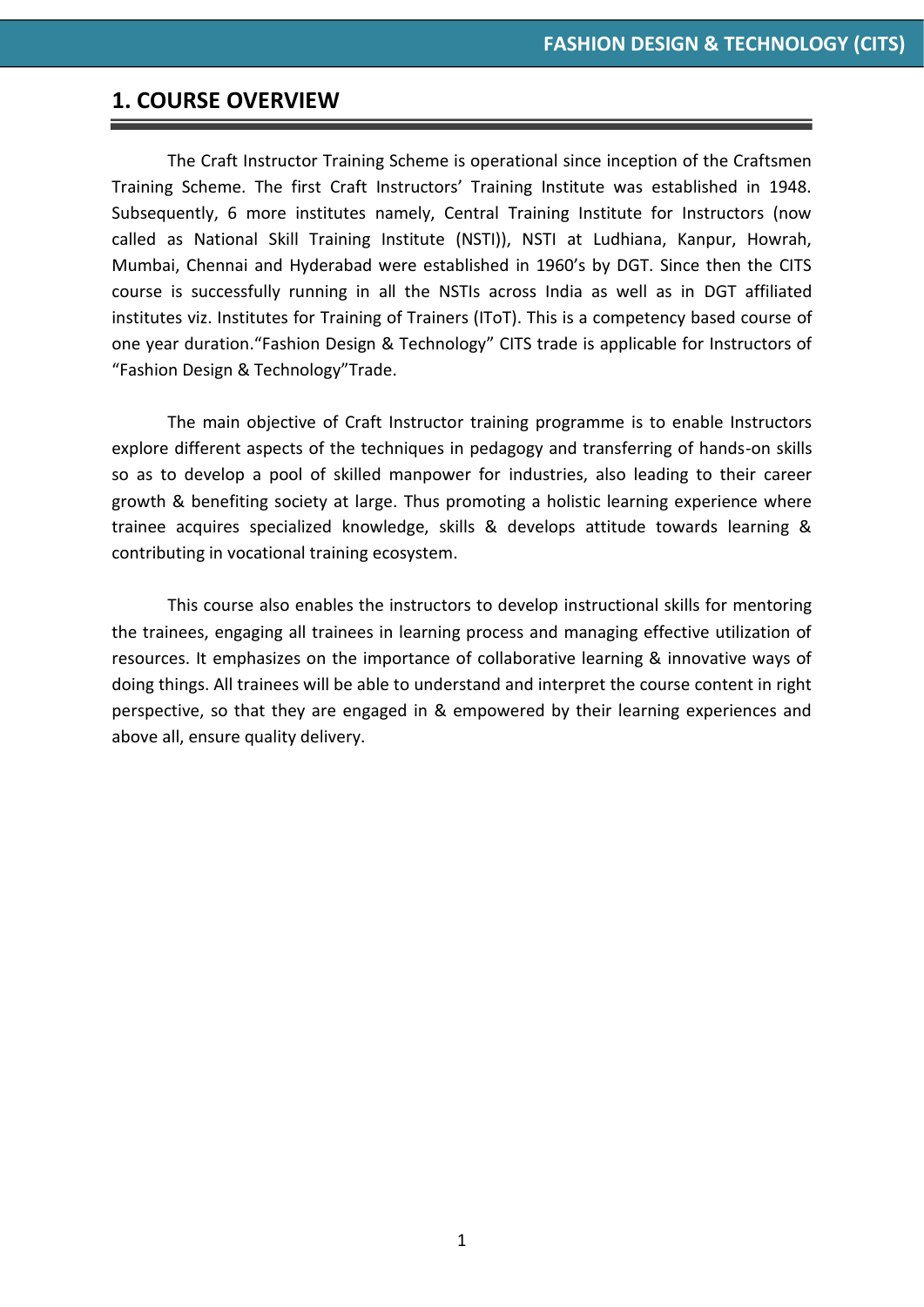#### **2. TRAINING SYSTEM**

#### **2.1 GENERAL**

CITS courses are delivered in National Skill Training Institutes (NSTIs) & DGT affiliated institutes viz., Institutes for Training of Trainers (IToT). For detailed guidelines regarding admission on CITS, instructions issued by DGT from time to time are to be observed. Further complete admission details are made available on NIMI web portal [http://www.nimionlineadmission.in.](http://www.nimionlineadmission.in/) The course is of one-year duration. It consists of Trade Technology (Professional skills and Professional knowledge), Training Methodology and Engineering Technology/ Soft skills. After successful completion of the training programme, the trainees appear in All India Trade Test for Craft Instructor. The successful trainee is awarded NCIC certificate by DGT.

#### **2.2 COURSE STRUCTURE**

Table below depicts the distribution of training hours across various course elements during a period of one year:

| S No. | <b>Course Element</b>                 | <b>Notional Training Hours</b> |  |  |  |  |  |  |
|-------|---------------------------------------|--------------------------------|--|--|--|--|--|--|
| 1.    | <b>Trade Technology</b>               |                                |  |  |  |  |  |  |
|       | Professional Skill (Trade Practical)  | 640                            |  |  |  |  |  |  |
|       | Professional Knowledge (Trade Theory) | 240                            |  |  |  |  |  |  |
| 2.    | <b>Soft Skills</b>                    |                                |  |  |  |  |  |  |
|       | Practical                             | 100                            |  |  |  |  |  |  |
|       | Theory                                | 100                            |  |  |  |  |  |  |
| 3.    | <b>Training Methodology</b>           |                                |  |  |  |  |  |  |
|       | <b>TM Practical</b>                   | 320                            |  |  |  |  |  |  |
|       | TM Theory                             | 200                            |  |  |  |  |  |  |
|       | <b>Total</b>                          | 1600                           |  |  |  |  |  |  |

#### **2.3PROGRESSION PATHWAYS**

- Can join as anInstructor in vocational training Institute/ technical Institute.
- Can join as a supervisor in Industries.

#### **2.4 ASSESSMENT & CERTIFICATION**

The CITS trainee will be assessed for his/her Instructional skills, knowledge and attitude towards learning throughout the course span and also at the end of the training program.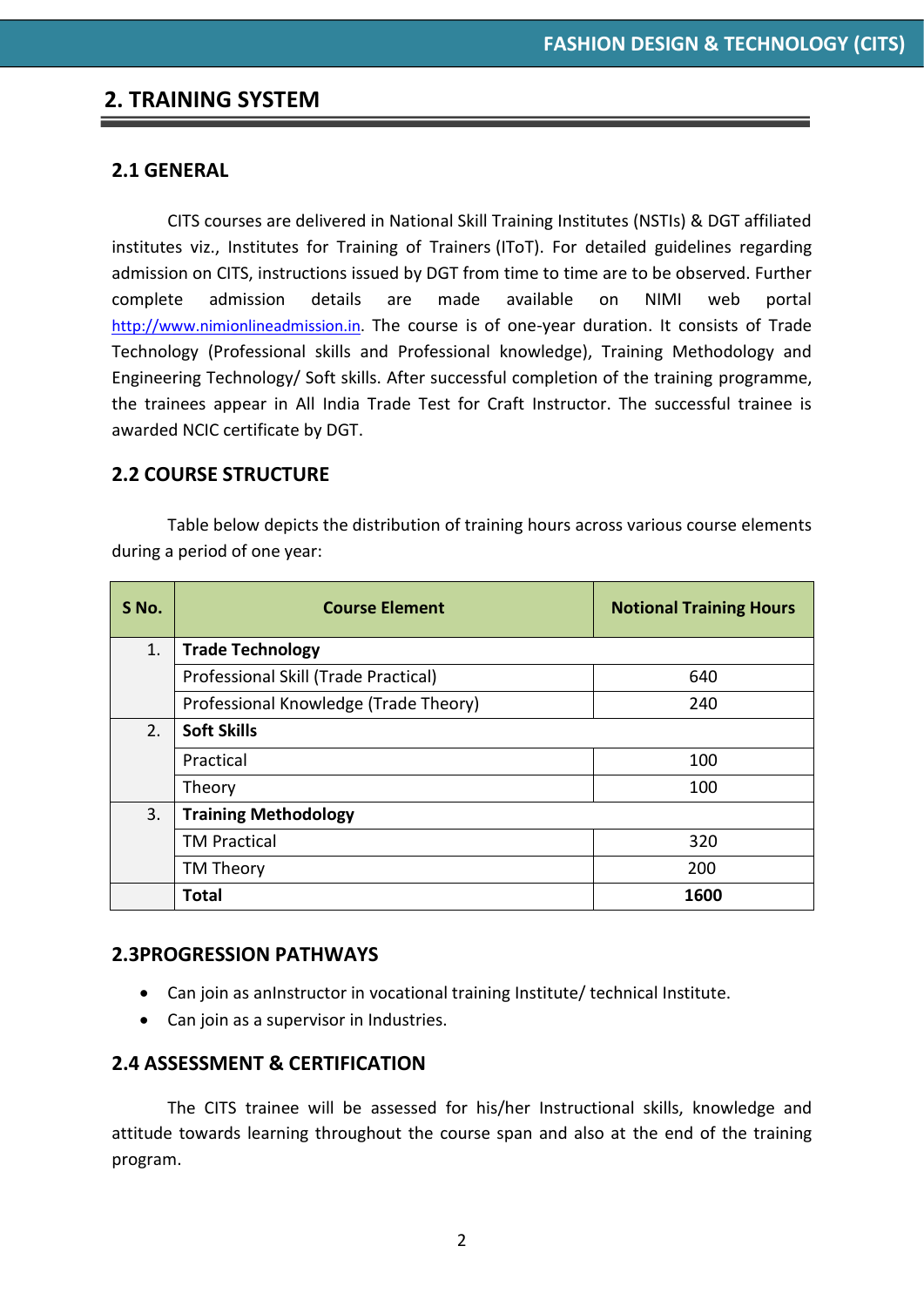a) The Continuous Assessment(Internal) during the period of training will be done by **Formative Assessment Method** to test competency of instructor with respect to assessment criteria set against each learning outcomes. The training institute has to maintain an individual trainee portfolio in line with assessment guidelines. The marks of internal assessment will be as per the formative assessment template provided on [www.bharatskills.gov.in](http://www.bharatskills.gov.in/)

b) The **Final Assessment** will be in the form of **Summative Assessment Method**. The All India Trade Test for awarding National Craft Instructor Certificate will be conducted by DGT as per the guidelines of DGT.The learning outcome and assessment criteria will be the basis for setting question papers for final assessment**.** The external examiner during final examination will also check the individual trainee's profile as detailed in assessment guideline before giving marks for practical examination.

| SI.                       |                     |                     |              | <b>Internal</b>   | <b>Full</b>  | <b>Pass Marks</b> |                                      |
|---------------------------|---------------------|---------------------|--------------|-------------------|--------------|-------------------|--------------------------------------|
| No.                       |                     | <b>Subject</b>      | <b>Marks</b> | <b>Assessment</b> | <b>Marks</b> | Exam              | <b>Internal</b><br><b>Assessment</b> |
| Trade<br>1.<br>Technology | <b>Trade Theory</b> | 100                 | 40           | 140               | 40           | 24                |                                      |
|                           |                     | Trade<br>Practical  | 200          | 60                | 260          | 120               | 36                                   |
| Soft Skills<br>2.         | Practical           | 50                  | 25           | 75                | 30           | 15                |                                      |
|                           |                     | Theory              | 50           | 25                | 75           | 20                | 15                                   |
| <b>Training</b><br>3.     |                     | <b>TM Practical</b> | 200          | 30                | 230          | 120               | 18                                   |
|                           | Methodology         | TM Theory           | 100          | 20                | 120          | 40                | 12                                   |
|                           | <b>Total Marks</b>  |                     | 700          | 200               | 900          | 370               | 120                                  |

#### **2.4.1 PASS CRITERIA**

The minimum pass percent for Trade Practical, TM Practical, Soft Skill Practical Examinations and Formative assessment is 60% & for all other subjects is 40%. There will be no Grace marks.

#### **2.4.2 ASSESSMENT GUIDELINE**

Appropriate arrangements should be made to ensure that there will be no artificial barriers to assessment. The nature of special needs should be taken into account while undertaking the assessment.While assessing, the major factors to be considered are approaches to generate solutions to specific problems by involving standard/non-standard practices.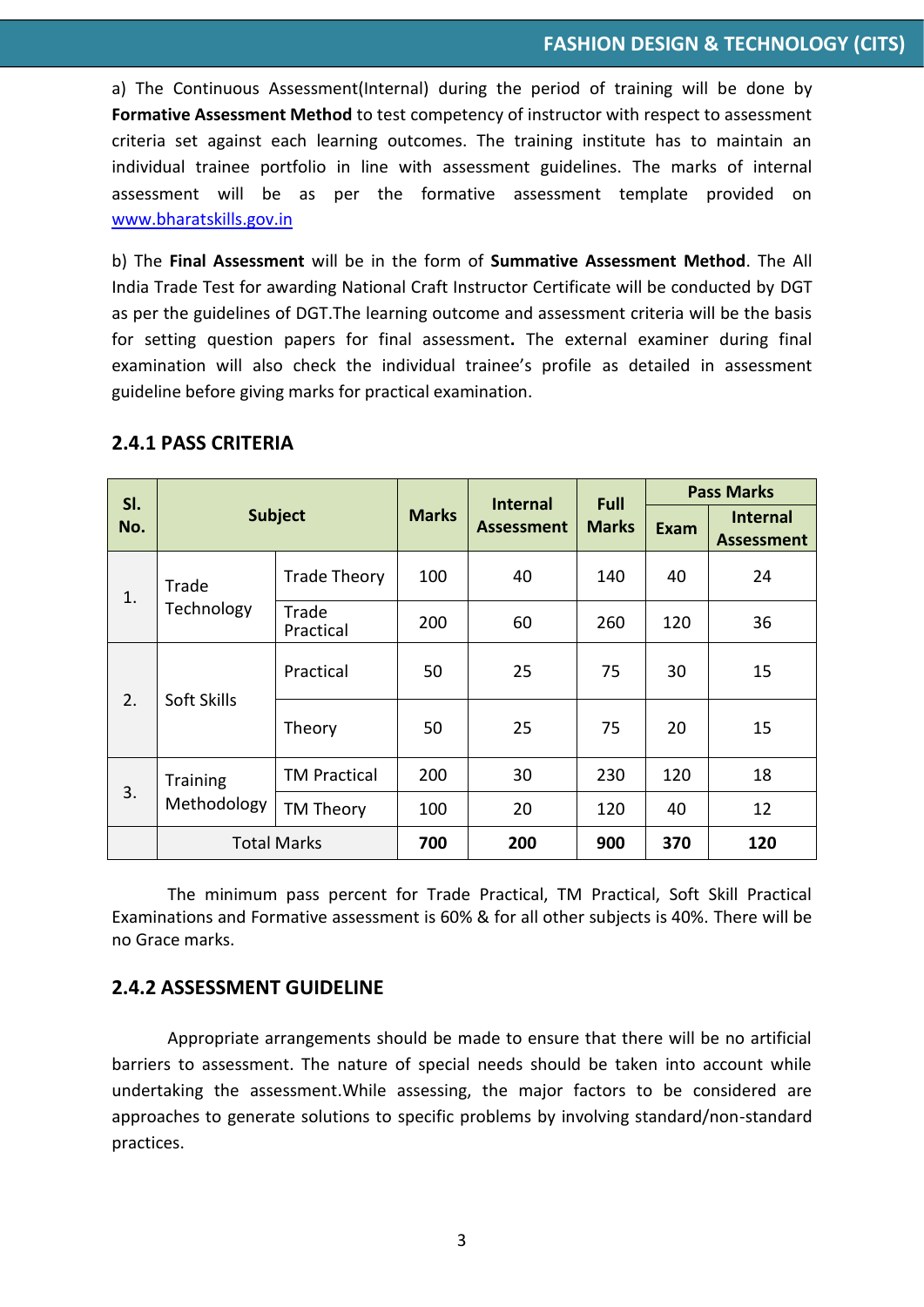Due consideration should also be given while assessing for teamwork, avoidance/reduction of scrap/wastage and disposal of scrap/waste as per procedure, behavioral attitude, sensitivity to the environment and regularity in training. The sensitivity towards OSHE and self-learning attitude are to be considered while assessing competency.

Assessment will be evidence based comprising of the following:

- Demonstration of Instructional Skills (Lesson Plan, Demonstration Plan)
- Record book/daily diary
- Assessment Sheet
- Progress chart
- Video Recording
- Attendance and punctuality
- Viva-voce
- Practical work done/Models
- Assignments
- Project work

Evidences and records of internal (Formative) assessments are to be preserved until forthcoming examination for audit and verification by examining body. The following marking pattern to be adopted while assessing:

| <b>Performance Level</b>                                                                                                                                                                                                                                                                                                                                                                                                             | <b>Evidence</b>                                                                                                                                                                                                                                                                                                                                                                                                                                                                                                                     |
|--------------------------------------------------------------------------------------------------------------------------------------------------------------------------------------------------------------------------------------------------------------------------------------------------------------------------------------------------------------------------------------------------------------------------------------|-------------------------------------------------------------------------------------------------------------------------------------------------------------------------------------------------------------------------------------------------------------------------------------------------------------------------------------------------------------------------------------------------------------------------------------------------------------------------------------------------------------------------------------|
| (a) Weightage in the range of 60%-75% to be allotted during assessment                                                                                                                                                                                                                                                                                                                                                               |                                                                                                                                                                                                                                                                                                                                                                                                                                                                                                                                     |
| For performance in this grade, the<br>candidate should be well versed with<br>instructional design, implement learning<br>programme and assess learners which<br>demonstrates attainment of an <i>acceptable</i><br>standard of crafts instructorship with<br>occasional guidance and engage students<br>by demonstrating good attributes of a<br>trainer.<br>(b) Weightage in the range of 75%-90% to be allotted during assessment | Demonstration of <i>fairly good</i> skill to<br>establish<br>rapport with<br>audience,<br>a a<br>in orderly manner<br>presentation<br>and<br>establish as an expert in the field.<br>Average engagement of students for<br>learning and achievement of goals while<br>undertaking the training on specific topic.<br>A fairly good level of competency in<br>expressing each concept in terms the<br>student can relate, draw analogy and<br>summarize the entire lesson.<br>Occasional support in imparting effective<br>training. |
| in this<br>For<br>performance<br>grade, the<br>candidate should be well versed with                                                                                                                                                                                                                                                                                                                                                  | Demonstration of good skill to establish a<br>$\bullet$<br>rapport with audience, presentation in                                                                                                                                                                                                                                                                                                                                                                                                                                   |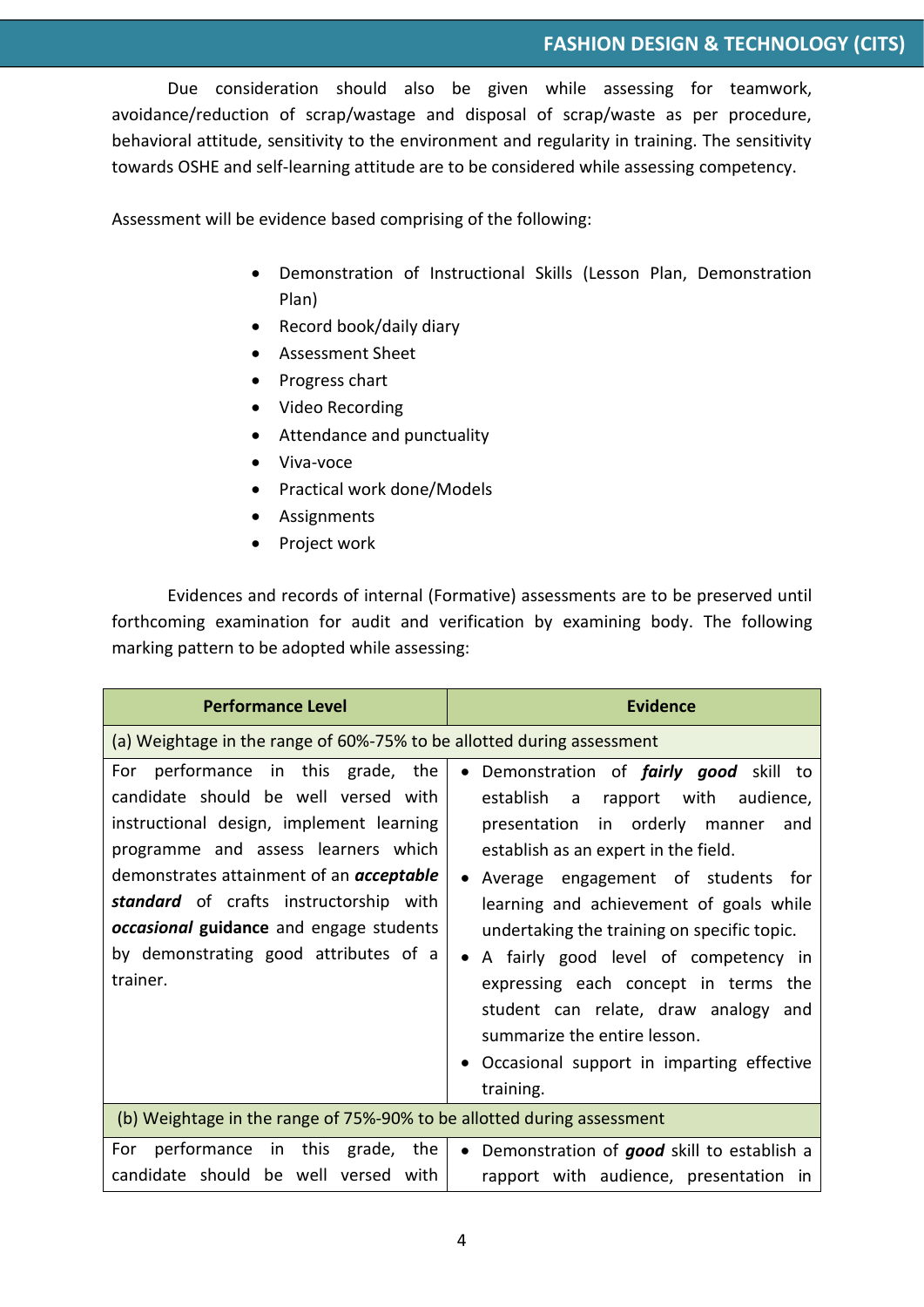| instructional design, implement learning<br>programme and assess learners which<br>demonstrates attainment of areasonable<br>standard of crafts instructorship with little<br>students<br>guidance and<br>engage<br>by<br>demonstrating good attributes of a trainer.<br>©Weightage in the range of more than 90% to be allotted during assessment   | orderly manner and establish as an expert<br>in the field.<br>Above average engagement of students for<br>learning and achievement of goals while<br>undertaking the training on specific topic.<br>Agood level of competency in expressing<br>each concept in terms the student can<br>relate, draw analogy and summarize the<br>entire lesson.<br>Little support in imparting<br>effective<br>training.                                                                                                                                                   |
|------------------------------------------------------------------------------------------------------------------------------------------------------------------------------------------------------------------------------------------------------------------------------------------------------------------------------------------------------|-------------------------------------------------------------------------------------------------------------------------------------------------------------------------------------------------------------------------------------------------------------------------------------------------------------------------------------------------------------------------------------------------------------------------------------------------------------------------------------------------------------------------------------------------------------|
| performance in this grade, the<br>For<br>candidate should be well versed with<br>instructional design, implement learning<br>programme and assess learners which<br>demonstrates attainment of a<br>high<br>standard of crafts instructorship with<br>minimal or no support and engage<br>students by demonstrating good attributes<br>of a trainer. | · Demonstration of <i>high</i><br>skill<br>level<br>to<br>establish<br>with<br>rapport<br>audience,<br>a<br>in orderly<br>presentation<br>manner<br>and<br>establish as an expert in the field.<br>Goodengagement of students for learning<br>and<br>achievement of<br>goals<br>while<br>undertaking the training on specific topic.<br>A high level of competency in expressing<br>each concept in terms the student can<br>relate, draw analogy and summarize the<br>entire lesson.<br>Minimal or no<br>imparting<br>support<br>in<br>effective training. |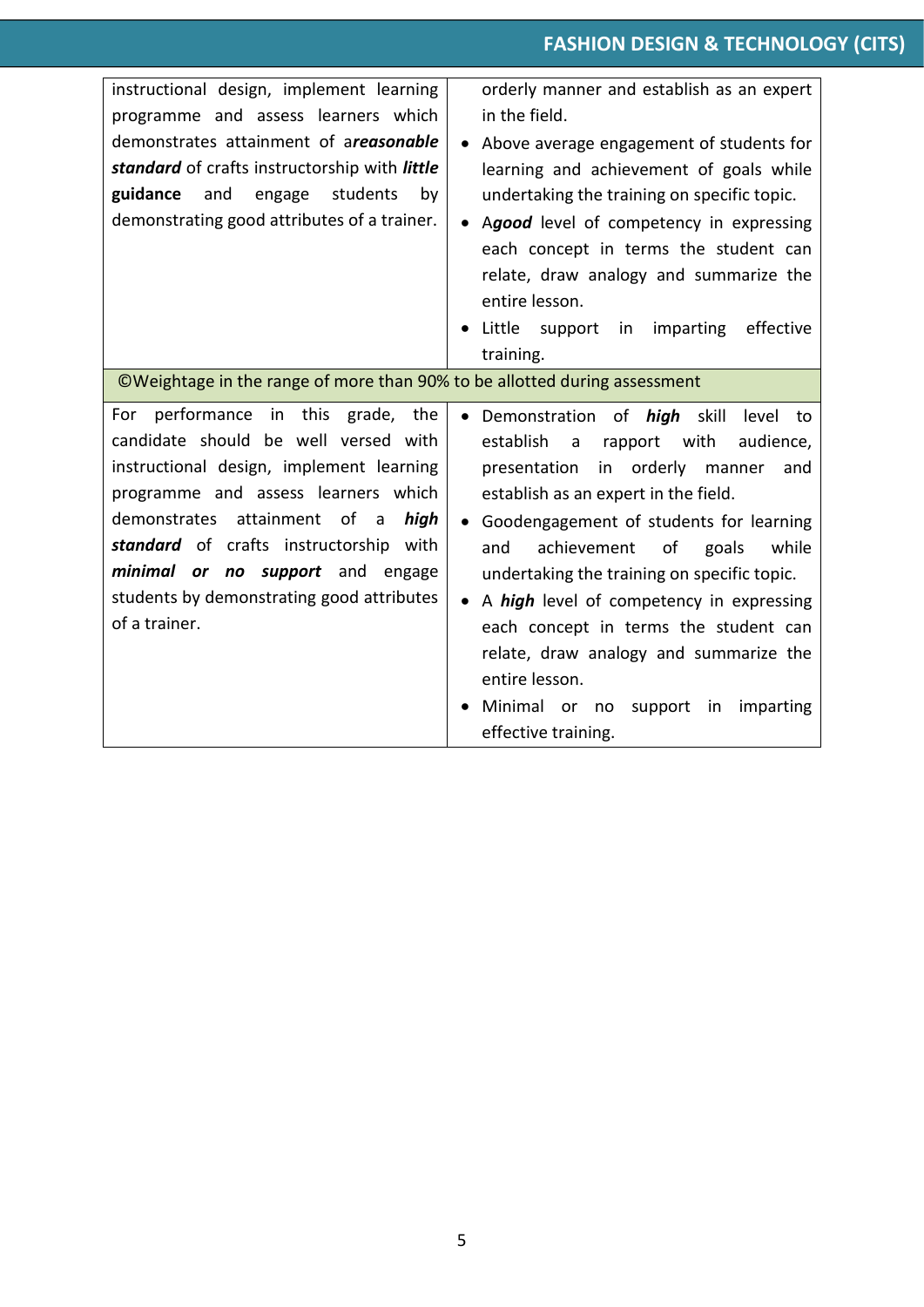### **3. GENERAL INFORMATION**

| <b>Name of the Trade</b>                                        | <b>Fashion Design &amp; Technology- CITS</b>                                                                                                                                                                                                                                                                                                                                                                                                                                                                                                                                                                                                                                                                      |
|-----------------------------------------------------------------|-------------------------------------------------------------------------------------------------------------------------------------------------------------------------------------------------------------------------------------------------------------------------------------------------------------------------------------------------------------------------------------------------------------------------------------------------------------------------------------------------------------------------------------------------------------------------------------------------------------------------------------------------------------------------------------------------------------------|
| <b>Trade Code</b>                                               | DGT/4024                                                                                                                                                                                                                                                                                                                                                                                                                                                                                                                                                                                                                                                                                                          |
| $NCO - 2015$                                                    | 2356.0100,7532.0100, 2163.0500                                                                                                                                                                                                                                                                                                                                                                                                                                                                                                                                                                                                                                                                                    |
| <b>NSQF Level</b>                                               | Level-6                                                                                                                                                                                                                                                                                                                                                                                                                                                                                                                                                                                                                                                                                                           |
| of<br><b>Duration</b><br>Craft<br><b>Instructor Training</b>    | One Year                                                                                                                                                                                                                                                                                                                                                                                                                                                                                                                                                                                                                                                                                                          |
| Unit Strength (No. Of<br>Student)                               | 25                                                                                                                                                                                                                                                                                                                                                                                                                                                                                                                                                                                                                                                                                                                |
| <b>Entry Qualification</b>                                      | Degree / Diploma (Minimum 2 Years) in Fashion Technology / Fashion<br>Designing and Technology from recognized Board / University.<br><b>OR</b><br>National Trade Certificate in Fashion Designing and Technology trade or                                                                                                                                                                                                                                                                                                                                                                                                                                                                                        |
|                                                                 | related trades.<br><b>OR</b><br>Certificate<br>National<br>Apprenticeship<br>inFashion<br>Designing<br>and<br>Technologytrade or related trade.                                                                                                                                                                                                                                                                                                                                                                                                                                                                                                                                                                   |
| <b>Minimum Age</b>                                              | 18 years as on first day of academic session.                                                                                                                                                                                                                                                                                                                                                                                                                                                                                                                                                                                                                                                                     |
| <b>Space Norms</b>                                              | Theory Room - 65 Sq. m<br>Sewing lab - 120. Sq m<br>Computer Lab - 65 Sq. m<br>Drafting Lab - 120 Sq. m<br>Dyeing & Printing Lab - 50 Sq.m.                                                                                                                                                                                                                                                                                                                                                                                                                                                                                                                                                                       |
| <b>Power Norms</b>                                              | 8 KW                                                                                                                                                                                                                                                                                                                                                                                                                                                                                                                                                                                                                                                                                                              |
| <b>Instructor's Qualification for</b>                           |                                                                                                                                                                                                                                                                                                                                                                                                                                                                                                                                                                                                                                                                                                                   |
| 1. Fashion Design &<br><b>Technology (CITS)</b><br><b>Trade</b> | Fashion Technology/ Fashion Deigning<br>B.Voc/Degree<br>in in<br>and<br>Technologyfrom from AICTE/ UGC recognized Board / University with two<br>years experience in relevant field.<br><b>OR</b><br>Diploma (Minimum 2 years)in Fashion Technology/ Fashion Designing<br>and Technologyfrom recognized Board / Universityor relevant Advanced<br>Diploma (Vocational) from DGT with five years experience in relevant field.<br><b>OR</b><br>NTC/ NAC passed in 'Fashion Design and Technology'tradewith seven<br>years experience in relevant field.<br><b>Essential Qualification:</b><br>National Craft Instructor Certificate (NCIC) in'Fashion Design and<br>Technology', in any of the variants under DGT. |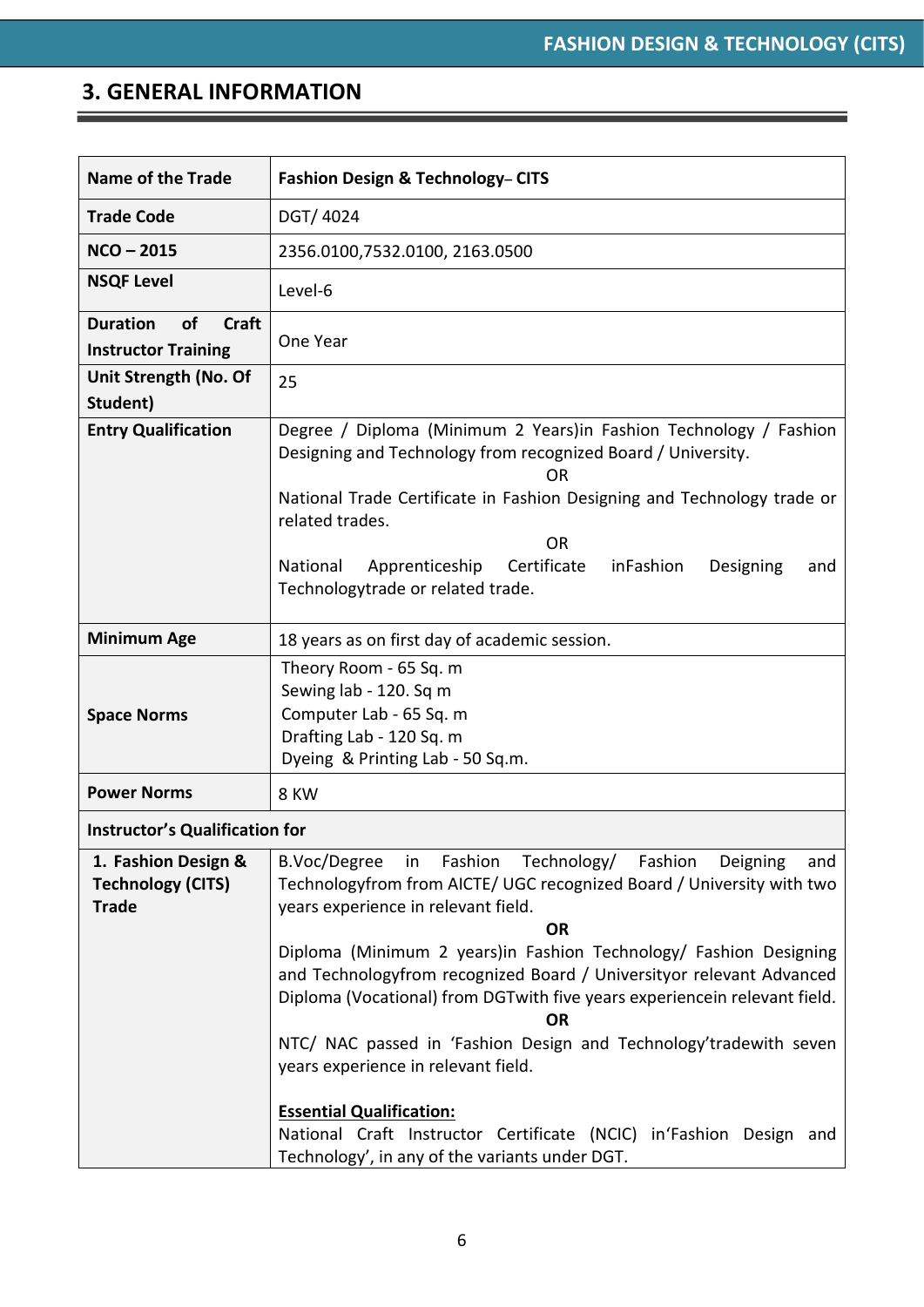| 2. Soft skills                                                |  |                                                                           | MBA/ BBA / Any Graduate/ Diploma in any disciplinefrom AICTE/ UGC      |                    |               |                               |                            |  |  |  |
|---------------------------------------------------------------|--|---------------------------------------------------------------------------|------------------------------------------------------------------------|--------------------|---------------|-------------------------------|----------------------------|--|--|--|
|                                                               |  | recognized College/ university with Three years' experience and short     |                                                                        |                    |               |                               |                            |  |  |  |
|                                                               |  | term To T Course in Soft Skills from DGT institutes.                      |                                                                        |                    |               |                               |                            |  |  |  |
|                                                               |  |                                                                           | (Must have studied English/ Communication Skills and Basic Computer at |                    |               |                               |                            |  |  |  |
|                                                               |  |                                                                           | 12th / Diploma level and above).                                       |                    |               |                               |                            |  |  |  |
| 3. Training                                                   |  |                                                                           | B.Voc/ Degree in any discipline from AICTE/ UGC recognized College/    |                    |               |                               |                            |  |  |  |
| Methodology                                                   |  |                                                                           | university with two years experience in training/ teaching field.      |                    |               |                               |                            |  |  |  |
|                                                               |  |                                                                           |                                                                        |                    | OR            |                               |                            |  |  |  |
|                                                               |  |                                                                           | Diploma in any discipline from recognized board / University with five |                    |               |                               |                            |  |  |  |
|                                                               |  |                                                                           | years experience in training/teaching field.                           |                    | <b>OR</b>     |                               |                            |  |  |  |
|                                                               |  |                                                                           | NTC/ NAC passed in any trade with seven years experience in training/  |                    |               |                               |                            |  |  |  |
|                                                               |  |                                                                           | teaching field.                                                        |                    |               |                               |                            |  |  |  |
|                                                               |  |                                                                           |                                                                        |                    |               |                               |                            |  |  |  |
|                                                               |  | <b>Essential Qualification:</b>                                           |                                                                        |                    |               |                               |                            |  |  |  |
|                                                               |  | National Craft Instructor Certificate (NCIC) in any of the variants under |                                                                        |                    |               |                               |                            |  |  |  |
|                                                               |  | DGT / B.Ed / To T from NITTTR or equivalent.                              |                                                                        |                    |               |                               |                            |  |  |  |
| 4. Minimum Age for                                            |  | 21 Years                                                                  |                                                                        |                    |               |                               |                            |  |  |  |
| Instructor                                                    |  |                                                                           |                                                                        |                    |               |                               |                            |  |  |  |
|                                                               |  |                                                                           | Distribution of training on Hourly basis: (Indicative only)            |                    |               |                               |                            |  |  |  |
|                                                               |  |                                                                           |                                                                        | <b>Soft Skills</b> |               |                               |                            |  |  |  |
| <b>Total Hrs</b><br><b>Trade</b><br>/week<br><b>Practical</b> |  |                                                                           | <b>Trade Theory</b>                                                    | <b>Practical</b>   | <b>Theory</b> | <b>TM</b><br><b>Practical</b> | <b>TM</b><br><b>Theory</b> |  |  |  |
| 40 Hours<br>16 Hours                                          |  |                                                                           | 6 Hours                                                                | 2.5 Hours          | 2.5 Hours     | 8 Hours                       | 5 Hours                    |  |  |  |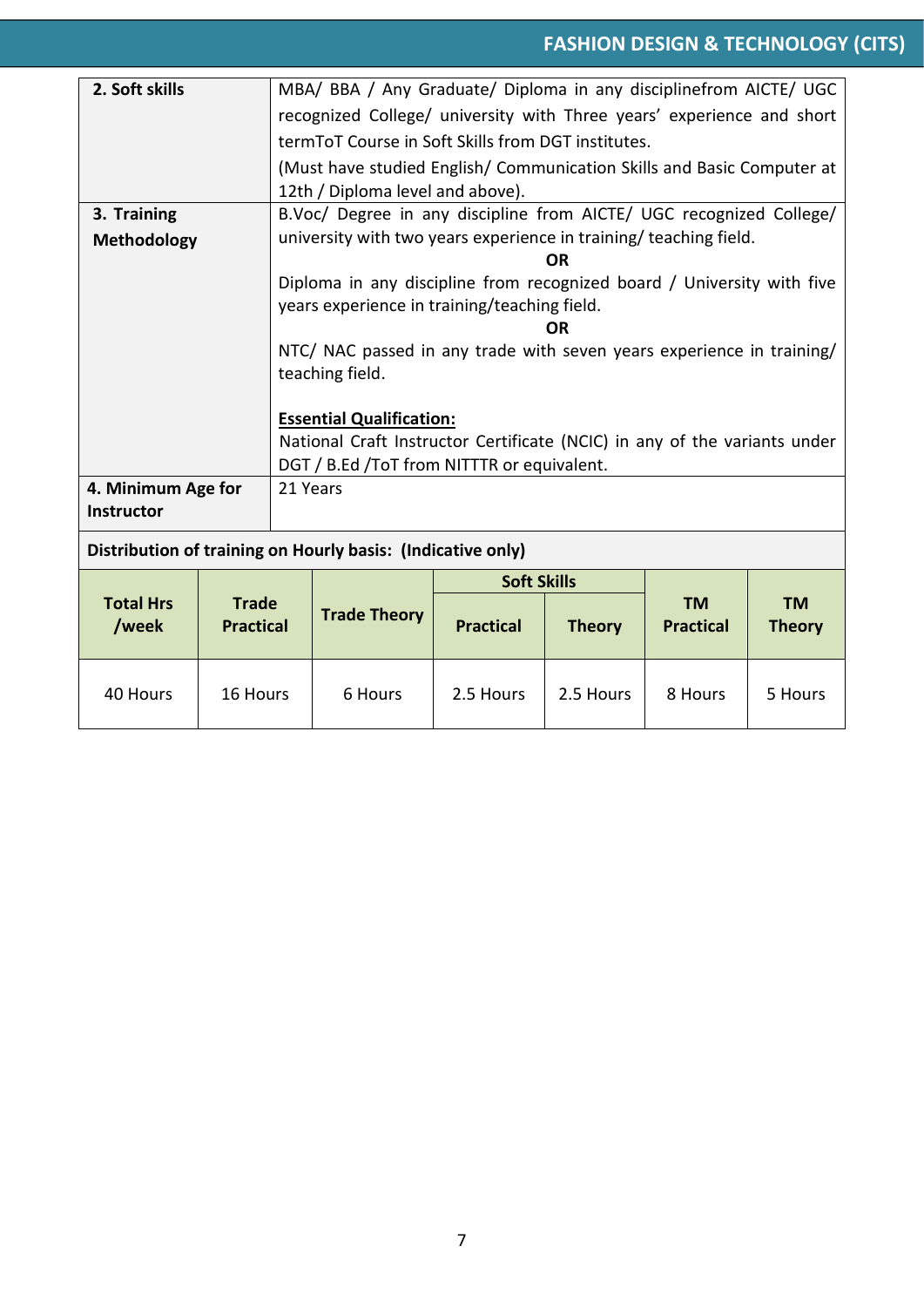#### **4. JOB ROLE**

#### **Brief description of job roles:**

**Manual Training Teacher/Craft Instructor;** Instructs students in ITIs/Vocational Training Institutes in respective trades. Imparts theoretical instructions for the use of tools, mechanical drawings, blueprint reading and related subjects. Demonstrates processes and operations in the workshop; supervises, assesses and evaluates students in their practical work. Ensures availability & proper functioning of equipment & tools in stores.

**Designer; Pattern Maker (Garments);** develops, designs and makes pattern for new styles of men's, women's and children's garments. Studies existing styles, develops new ideas and draws out full scale drawing of garments on paper. Marks and cuts out paper patterns of different parts of garments. Gets cloth cut according to paper patterns and gets sample garment stitched as required. Tries garment on model and makes changes in pattern, if necessary. May make specifications and supervise production.

**Fashion Designer**; should have the skills and knowledge to develop fashion design briefs and manage the development of design concepts for commercial production. The initial process includes conducting market research and trend analysis for the particular season and identifying a theme for the collection; then creating a mood board and colour board based on the theme, develop an entire range according to the business plan and as per the theme board. After finalization on the range with the team, create the techpack for each style. Work with different teams to create a prototype design based on the techpack. Evaluation of the sample and Documentation of the same is also done by the Designer.

#### **Reference NCO 2015:**

- a) 2356.0100 Manual Training Teacher/Craft Instructor
- b) 7532.0100 Designer; Pattern Maker (Garments)
- c) 2163.0500 Fashion Designer Assistant Fashion Designer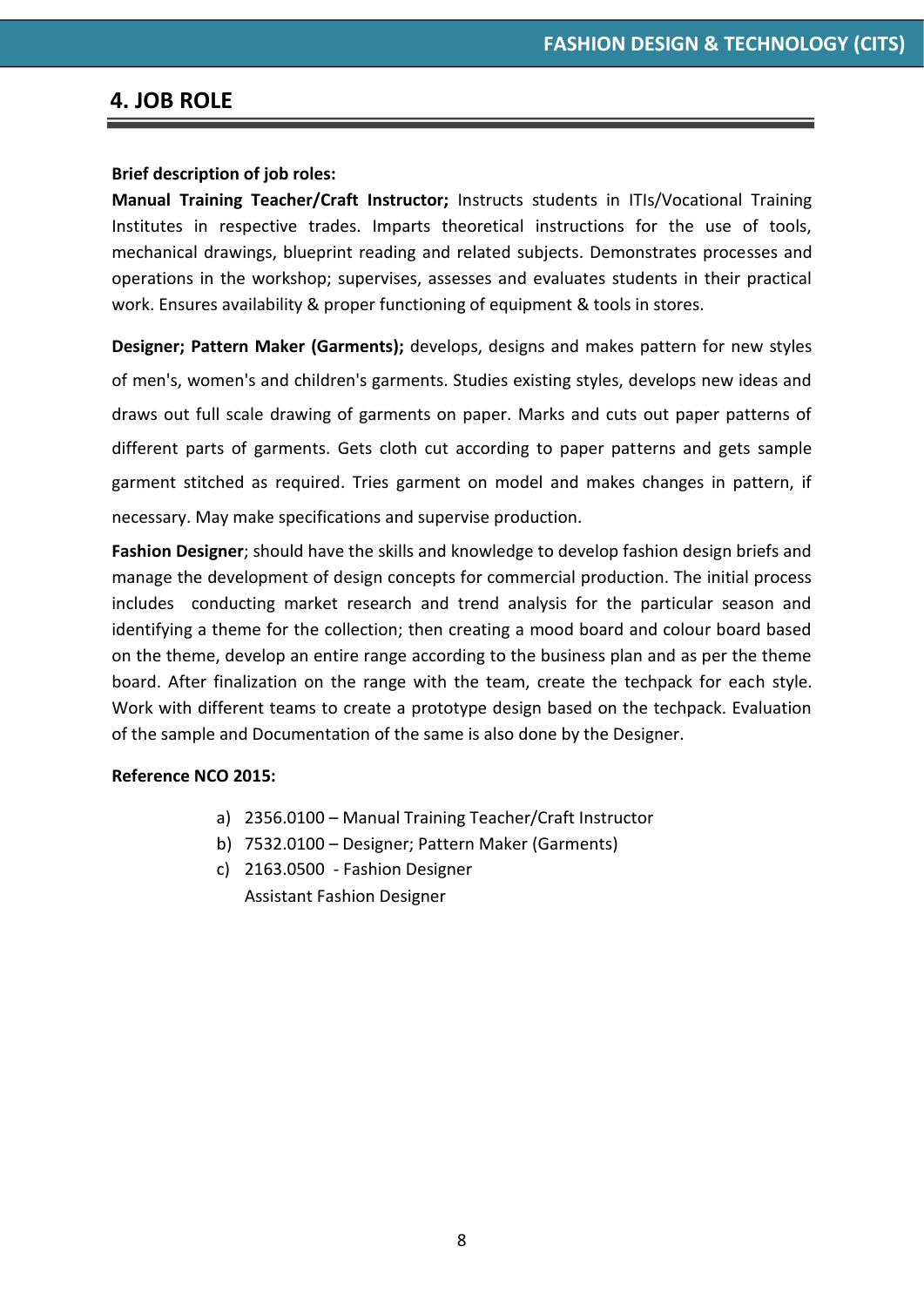#### **5. LEARNING OUTCOMES**

#### *Learning outcomes are a reflection of total competencies of a trainee and assessment will be carried out as per the assessment criteria.*

#### **5.1 TRADE TECHNOLOGY**

- 1. Develop manual pattern and graded pattern with application of dart manipulation & Draping technique etc. on basic level.
- 2. Explain pattern making software, make computerized and digitize the various size of (graded) pattern, calculate fabric consumption by marker making.
- 3. Design and demonstrate fashion croquies and attire the garment designs, make technical drawings of garments, colorise the designed garment by using fashion studio software.
- 4. Recognize the significance of surface embellishment techniques on textiles as value addition with the use of different painting, printing and needle craft techniques with the knowledge of fashion terminologies.
- 5. Demonstrate Advanced Drawing and sketching techniques to design garments with application of elements and principles of design using various color media and designing of spec sheet and different fashion illustration boards.
- 6. Demonstrate and develop own illustration styles of formal wear, casual wear, school uniform etc. with illustration of design garment components.
- 7. Evaluate portfolio, flat sketches, mood board, story board, color story and presentation techniques.
- 8. Demonstrate different designs of garments which are appropriate & functional with application of darts, Necklines, Cowls, armhole, Collars & style lines.
- 9. Demonstrate design of garments through Draping method with cutting stitching and finishing of various children garment and ladies garment.
- 10. Demonstrate drafting, cutting, stitching and finishing of various men's and ladies trousers.
- 11. Demonstrate drafting, cutting, stitching and finishing of Indo western garment using draping method.
- 12. Evaluate mass production of garments for product development and merchandising.
- 13. Evaluate the knowledge of fashion styling on the basis of cultural and regional differ, Personal Style, Dressing for events.
- 14. Access the knowledge of working processes in export house and buying house & marketing, decision making Management techniques.
- 15. Evaluate the Quality of production to modernize and upgrade industry practices.
- 16. Evaluate the technique of Design Presentation for Fashion.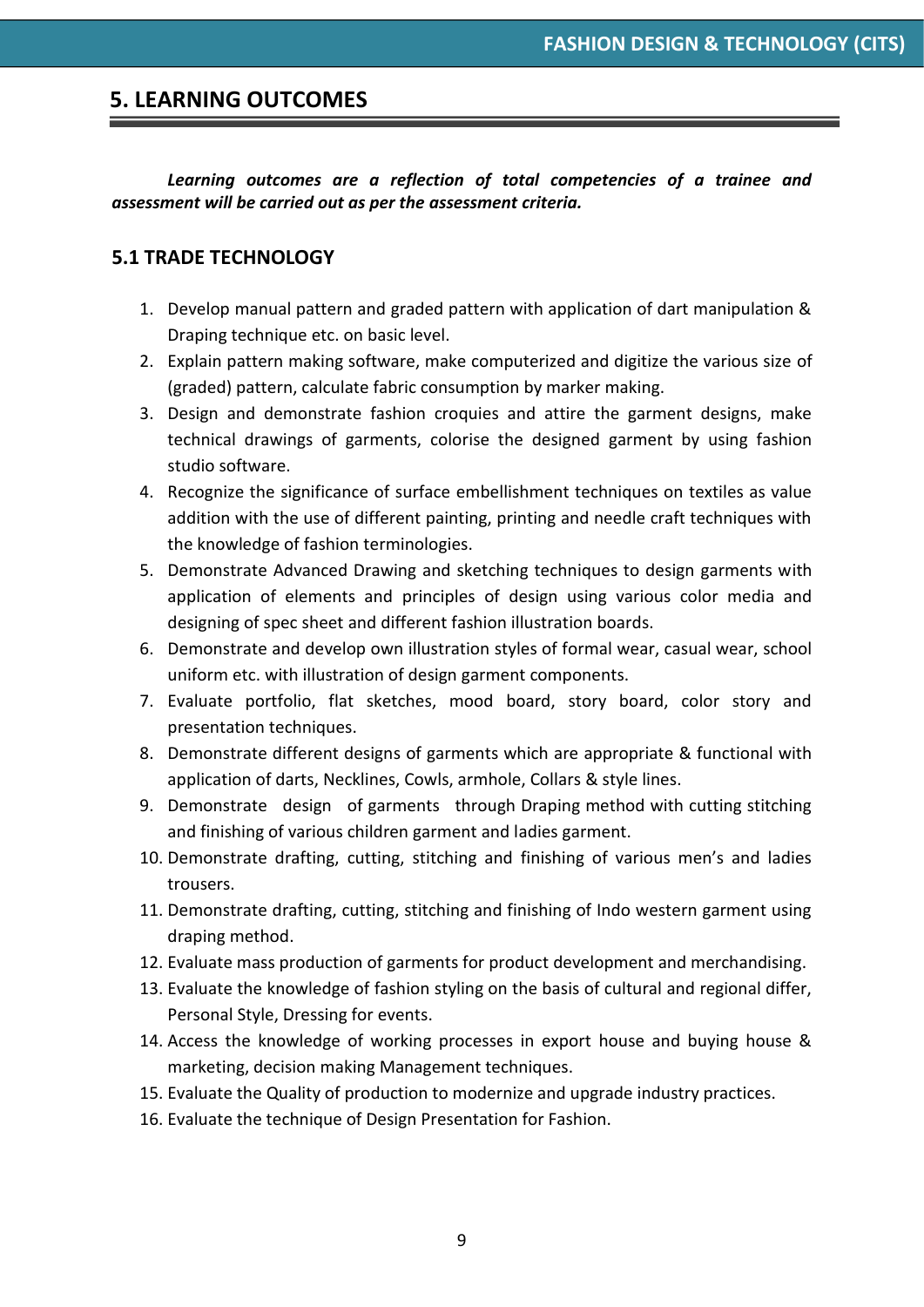#### **6. COURSE CONTENT**

| <b>SYLLABUS FORFASHION DESIGN &amp; TECHNOLOGY - CITS TRADE</b> |                                                                                                                                                                                                                     |    |                                                                                                                                                                                                                            |                                                                                                                                                                                                                                                                                       |  |  |  |
|-----------------------------------------------------------------|---------------------------------------------------------------------------------------------------------------------------------------------------------------------------------------------------------------------|----|----------------------------------------------------------------------------------------------------------------------------------------------------------------------------------------------------------------------------|---------------------------------------------------------------------------------------------------------------------------------------------------------------------------------------------------------------------------------------------------------------------------------------|--|--|--|
|                                                                 | <b>TRADE TECHNOLOGY</b>                                                                                                                                                                                             |    |                                                                                                                                                                                                                            |                                                                                                                                                                                                                                                                                       |  |  |  |
| <b>Duration</b>                                                 | <b>Reference Learning</b><br><b>Outcome</b>                                                                                                                                                                         |    | <b>Professional Skills</b><br>(Trade Practical)                                                                                                                                                                            | <b>Professional Knowledge</b><br>(Trade Theory)                                                                                                                                                                                                                                       |  |  |  |
| Practical<br>16 Hrs<br>Theory<br>06Hrs                          | Develop manual pattern<br>and graded pattern with<br>application of dart<br>manipulation & Draping<br>technique etc. on basic<br>level.                                                                             | 1. | Demonstrate<br>Pattern<br>drafting,<br>making,<br>grading<br>and draping Practice of dart<br>manipulation.                                                                                                                 | Introduction of Fashion<br>Introduction of Pattern making,<br>drafting, grading, draping<br>Introduction of Darts and dart<br>manipulation<br>Introduction of Traditional Textile<br>and Embroidery                                                                                   |  |  |  |
| Practical<br>64Hrs<br>Theory<br>24Hrs                           | Explain pattern making<br>software, make<br>computerized and<br>digitize the various size<br>(graded) pattern,<br>calculate fabric<br>consumption by marker<br>making.                                              | 2. | Introduction<br><b>CAD</b><br>to<br>Making)<br>(Pattern<br>in<br><b>APPAREL</b><br>Pattern drafting<br>٠<br>Layout planning(marker<br>making)<br>Grading<br>Digitizing                                                     | Introduction to the trade<br>$\blacksquare$<br>Role of computer in garment<br>$\overline{\phantom{0}}$<br>industry<br>Introduction to CAD (Pattern<br><b>Making) in APPAREL</b><br>• Pattern drafting<br>planning(marker<br>Layout<br>making)<br>• Grading<br>Digitizing<br>$\bullet$ |  |  |  |
| Practical<br>32 Hrs<br>Theory<br>12 Hrs                         | Design and demonstrate<br>fashion croquies and<br>attire the garment<br>designs, make technical<br>drawings of garments,<br>colorise the designed<br>garment by using<br>fashion studio software.                   | 3. | Designing<br>through<br>CAD<br>software<br><b>FASHION</b><br>like<br>Studio.                                                                                                                                               | Introduction to CAD software like<br><b>FASHION Studio</b>                                                                                                                                                                                                                            |  |  |  |
| Practical<br>64Hrs<br>Theory<br>24Hrs                           | Recognize the<br>significance of surface<br>embellishment<br>techniques on textiles<br>as value addition with<br>the use of different<br>painting, printing and<br>needle craft techniques<br>with the knowledge of | 4. | Sample<br>development<br>on<br>Fabric<br>Embellishment<br>Techniques<br>with<br>contemporary<br>latest style<br>and trend.<br>Tie and dye<br><b>Batik</b><br><b>Stencil Printing</b><br>$\bullet$<br><b>Block printing</b> | <b>Fabric Embellishment Techniques:</b><br>• Tie and dye<br><b>Batik</b><br>$\bullet$<br><b>Stencil Printing</b><br><b>Block printing</b><br><b>Hand Painting</b><br>Quilting<br>Patch Work<br>$\bullet$<br>Applique<br>$\bullet$                                                     |  |  |  |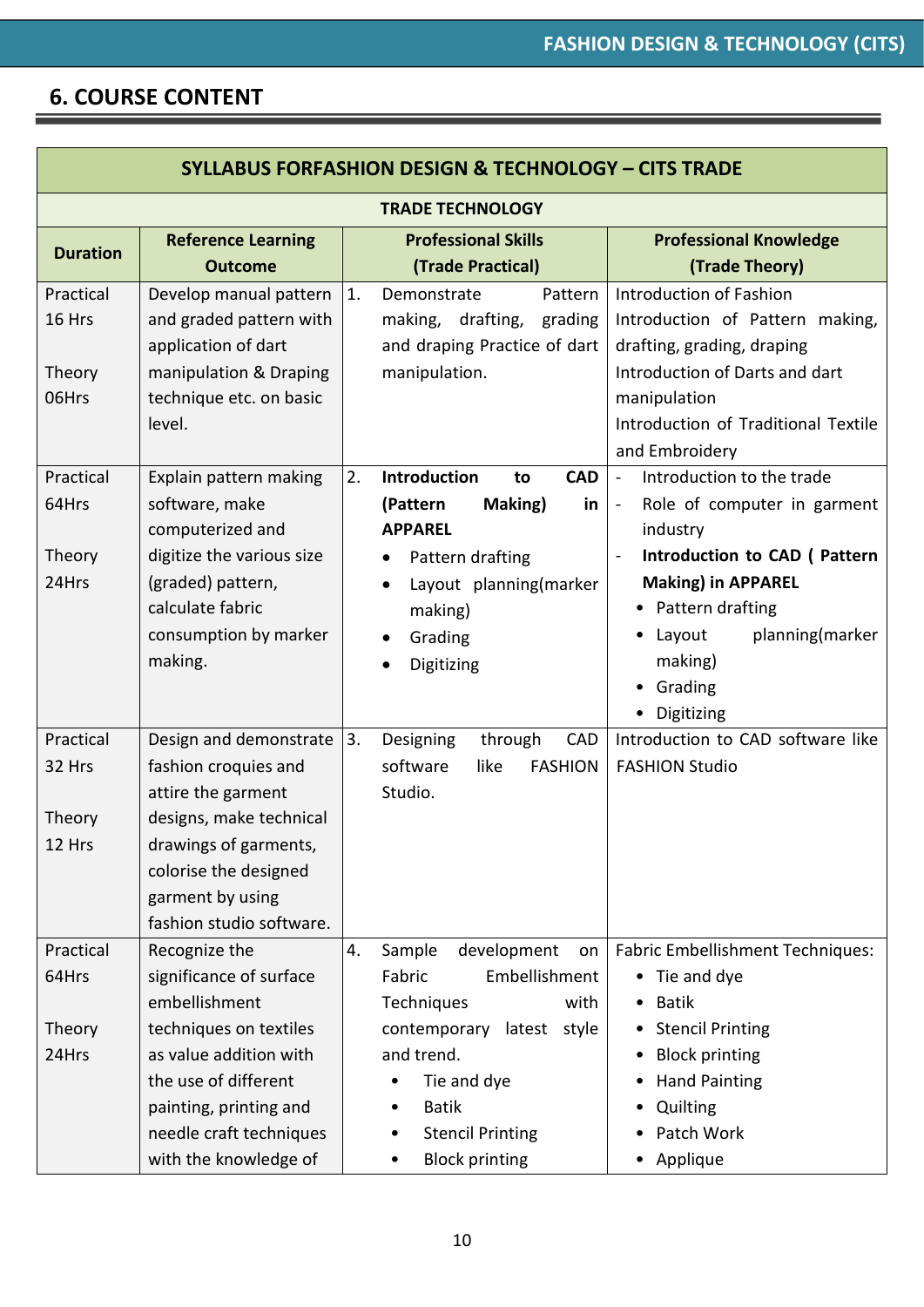|           | fashion terminologies.                           |    | <b>Hand Painting</b><br>$\bullet$ | • Fabric Styling                   |
|-----------|--------------------------------------------------|----|-----------------------------------|------------------------------------|
|           |                                                  |    | Quilting<br>$\bullet$             | Introduction to Fashion Studies    |
|           |                                                  |    | Patch Work<br>$\bullet$           | • Definition of fashion            |
|           |                                                  |    | Applique<br>٠                     | Terminologies of fashion           |
|           |                                                  |    | <b>Fabric Styling</b>             | Fashion Life cycle<br>٠            |
|           |                                                  |    |                                   | <b>Fashion Markets</b>             |
|           |                                                  |    |                                   | Theories of Fashion                |
|           |                                                  |    |                                   | <b>Fashion Forecasting</b>         |
| Practical | Demonstrate Advanced                             | 5. | Advanced<br>Drawing<br>and        | • Introduction to elements of      |
| 32 Hrs    | Drawing and sketching                            |    | sketching techniques.             | design                             |
|           | techniquesto design                              | 6. | Techniques<br>in<br>creating      | Depicting Principles of design     |
| Theory    | garments with                                    |    | textures and patterns Pencil      | · Fundamental & basics of          |
| 12 Hrs    | application of elements                          |    | 2b,4b,6b,8b steadtler and         | color                              |
|           | principles of<br>and                             |    | color pencil                      | Color wheel<br>٠                   |
|           | design using various                             |    | charcoal                          | Grey scale                         |
|           | color media and                                  |    | water color                       | <b>Tints And Shades</b>            |
|           |                                                  |    | poster color<br>٠                 | Gradation                          |
|           | designing of spec sheet<br>and different fashion |    | oil and acrylic                   | <b>Color Schemes</b>               |
|           |                                                  |    | $\bullet$                         |                                    |
|           | illustration boards.                             |    | photo color                       | <b>Color Interaction</b>           |
|           |                                                  |    | water proof ink                   | Concept and mood board             |
|           |                                                  |    | Dry pastel Fashion                | development                        |
|           |                                                  | 7. | Illustration:                     | Swatch Board Development           |
|           |                                                  |    | Kids Croqui                       | based on concept and mood          |
|           |                                                  |    | Female croqui                     | board                              |
|           |                                                  |    | Male croqui                       | <b>Specification sheet</b>         |
|           |                                                  |    | Body movements(kids               | Various<br>trims<br>and            |
|           |                                                  |    | females, males)                   | accessories                        |
|           |                                                  |    | <b>Action Figures</b>             |                                    |
|           |                                                  |    | Poses And Composition             |                                    |
|           |                                                  |    | Rendering                         |                                    |
|           |                                                  |    | Flats                             |                                    |
|           |                                                  | 8. | Designing of :                    |                                    |
|           |                                                  |    | Specification sheet               |                                    |
|           |                                                  |    | Swatch board                      |                                    |
|           |                                                  |    | Mood board                        |                                    |
|           |                                                  |    | Client board                      |                                    |
|           |                                                  |    | Accessories board                 |                                    |
| Practical | Demonstrate and                                  | 9. | <b>Sketches Related To:</b>       | Basic knowledge of :               |
| 32 Hrs    | develop own illustration                         |    | Designer necklines                | Necklines,<br>collars,<br>sleeves, |
|           | styles of formal wear,                           |    | <b>Designer Collars</b><br>٠      | Yokes, bows & ties, Caps and       |
| Theory    | casual wear, school                              |    | Designer sleeves                  | pockets,<br>belts<br>hats,<br>and  |
| 12 Hrs    | uniform etc. with                                |    | Designer yokes                    | different fabrics.                 |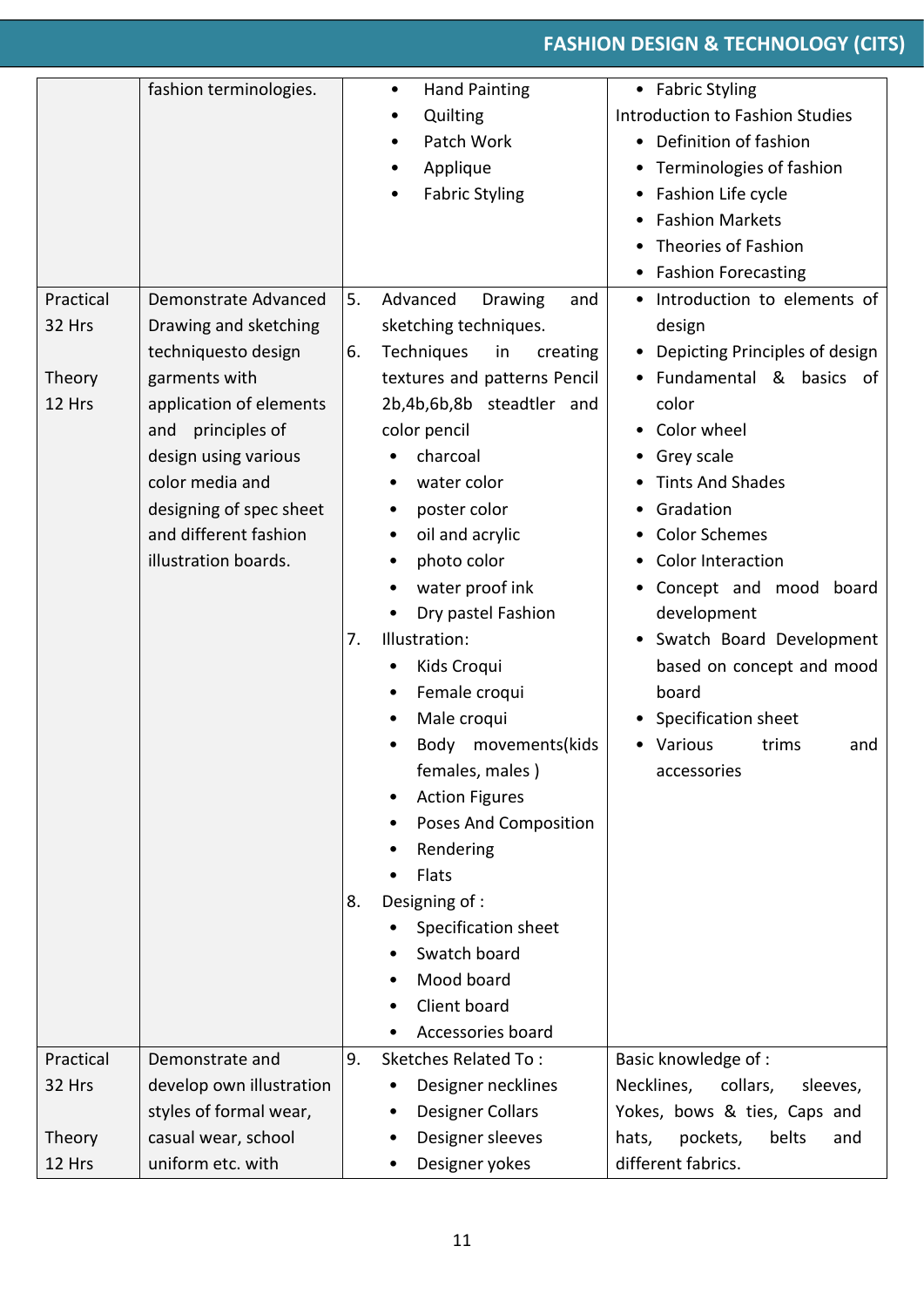|                          | illustration of design<br>garment components.                                                       | 10.<br>11. | Designer bows and ties<br>$\bullet$<br>Designer Caps and hats<br>$\bullet$<br><b>Designer Pockets</b><br>Construct the Samples of<br>Design Details like Elements<br>of adding fullness/ shapes,<br>Pockets, Plackets, Facing,<br>Binding.<br>Designer Belts Development<br>of own illustration style:<br>Formal Wear<br>Casual Wear<br>$\bullet$<br><b>School Uniform</b><br>$\bullet$ | Fashion illustration                                                                                                                                                                                         |
|--------------------------|-----------------------------------------------------------------------------------------------------|------------|-----------------------------------------------------------------------------------------------------------------------------------------------------------------------------------------------------------------------------------------------------------------------------------------------------------------------------------------------------------------------------------------|--------------------------------------------------------------------------------------------------------------------------------------------------------------------------------------------------------------|
| Practical                | Evaluate portfolio, flat                                                                            | 12.        | Portfolio<br>making<br>and                                                                                                                                                                                                                                                                                                                                                              | Introduction of portfolio<br>Basic                                                                                                                                                                           |
| 64Hrs<br>Theory<br>24Hrs | sketches, mood board,<br>story board, color story<br>and presentation<br>techniques.                |            | presentation.                                                                                                                                                                                                                                                                                                                                                                           | knowledge of portfolio making,<br>flat<br>sketches,<br>mood<br>board,<br>storyboard,<br>color<br>story,<br>presentation techniques.<br>Knowledge on reputed designers<br>and their works.                    |
| Practical                | Demonstrate different                                                                               |            | 13. Dart manipulation: Single/                                                                                                                                                                                                                                                                                                                                                          | draping,<br>Introduction<br>to                                                                                                                                                                               |
| 64Hrs                    | designs of garments<br>which are appropriate $\&$  14. Skirt Variations.                            |            | double dart series.                                                                                                                                                                                                                                                                                                                                                                     | terminology<br>Dart manipulation: Single/double                                                                                                                                                              |
| Theory<br>24Hrs          | functional with<br>application of darts,<br>Necklines, Cowls,<br>armhole, Collars & style<br>lines. | 15.        | <b>Necklines</b><br>armhole<br>and<br>variations.<br>Style lines<br>Cowls<br>Fitted midriffs<br>Collars<br>٠<br><b>Bias Cut Dresses</b><br>٠<br>Grading: Basic bodice,<br>skirt, trouser                                                                                                                                                                                                | dart series<br><b>Skirt Variations</b><br>Necklines and armhole variations<br>Style lines<br>• Cowls<br>Fitted midriffs<br>Collars<br><b>Bias Cut Dresses</b><br>• Grading : Basic bodice, skirt,<br>trouser |
| Practical<br>32 Hrs      | Demonstrate design<br>of garments through<br>Draping method with                                    | 17.        | 16. Creating designs<br>through<br>Draping method.<br>Drafting, cutting stitching,                                                                                                                                                                                                                                                                                                      | Creating designs/manipulating<br>$\bullet$<br>bodice<br>block/sleeve<br>using<br>block and draping method                                                                                                    |
| Theory                   | cutting stitching and                                                                               |            | finishing of designer Topper.                                                                                                                                                                                                                                                                                                                                                           | Preparation of basic child and<br>$\bullet$                                                                                                                                                                  |
| 12 Hrs                   | finishing of various<br>children garment and                                                        | 18.        | Drafting, cutting stitching,<br>finishing of designer Dress.                                                                                                                                                                                                                                                                                                                            | ladies bodice block, sleeve<br>block, hip block                                                                                                                                                              |
|                          | ladies garment.                                                                                     | 19.<br>20. | Drafting cutting stitching of<br>designer Skirt.<br>Evaluate fit of garment.                                                                                                                                                                                                                                                                                                            | Fitting problem and alteration<br>$\bullet$<br>in children garment and ladies<br>garment                                                                                                                     |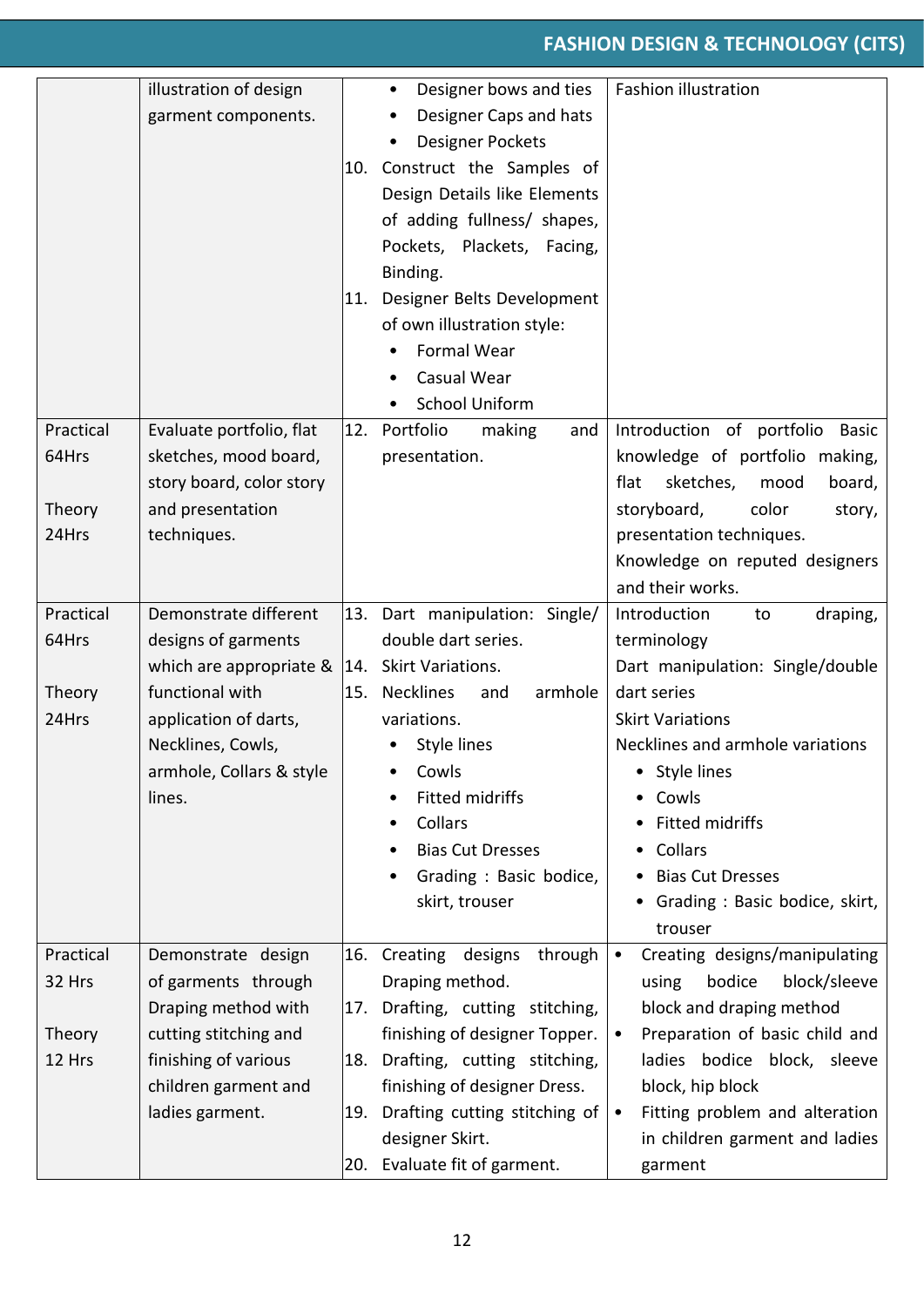| Practical | Demonstrate drafting,     |     | 21. Drafting, cutting stitching, | Sizing and taking measurement                    |
|-----------|---------------------------|-----|----------------------------------|--------------------------------------------------|
| 32 Hrs    | cutting, stitching and    |     | finishing of basic shirt by      | specific to Men's wear                           |
|           | finishing of various      |     | draping Method.                  | Drafting Of Basic Shirt Block                    |
| Theory    | men's and ladies          | 22. | Drafting, cutting stitching,     | Of<br>• Variation<br>Shirts:                     |
| 12 Hrs    | trousers.                 |     | finishing of classic /slim fit   | Classic/slim fit shirt                           |
|           |                           |     | shirt with variation of cuff     | • Variations of cuffs collars etc                |
|           |                           |     | collars, plackets etc.           | Drafting of Basic Trouser                        |
|           |                           | 23. | Drafting, cutting stitching,     | <b>Block With Variations</b>                     |
|           |                           |     | finishing of Ladies trouser.     |                                                  |
| Practical | Demonstrate drafting,     | 24. | Stitching and finishing of       | Introduction<br>Cutting                          |
| 16Hrs     | cutting, stitching and    |     | Indo<br>western garment          | technology                                       |
|           | finishing of Indo         |     | using draping method.            | Introduction<br>to<br><b>Fusing</b><br>$\bullet$ |
| Theory    | western garment using     |     |                                  | technology                                       |
| 06Hrs     | draping method.           |     |                                  | Introduction<br>Sewing<br>to                     |
|           |                           |     |                                  | technology                                       |
|           |                           |     |                                  | Introduction<br>of<br>Pressing                   |
|           |                           |     |                                  | technology                                       |
| Practical | Evaluate mass             |     | 25. Overview of garment mass     | Classification<br>of<br>cutting<br>$\bullet$     |
| 32 Hrs    | production of garments    |     | production set up.               | machines                                         |
|           | for product               |     | Marker making                    | Classification<br>οf<br>sewing                   |
| Theory    | development and           |     | Spreading<br>٠                   | machines                                         |
| 12 Hrs    | merchandising.            |     | cutting<br>٠                     | Feed mechanism                                   |
|           |                           |     | Ticketing<br>٠                   | Classification<br>of<br>finishing                |
|           |                           |     | <b>Bundling</b><br>٠             | equipment<br>their<br>and                        |
|           |                           |     | Sewing                           | application of , purpose<br>of                   |
|           |                           |     | Finishing                        | categories<br>of<br>pressing,                    |
|           |                           |     | Quality                          | pressing, pressing equipment                     |
|           |                           |     | checking                         | and methods, stain removal,                      |
|           |                           |     |                                  | packaging                                        |
|           |                           |     |                                  | Introduction<br>sewing<br>to                     |
|           |                           |     |                                  | machines attachments.                            |
| Practical | Evaluate the knowledge    |     | 26. Fashion Styling:             | Fashion<br>Introduction<br>to                    |
| 32 Hrs    | of fashion styling on the |     | relationship<br>• Inter          | styling                                          |
|           | basis of cultural and     |     | between make -up and             | Brief knowledge of various                       |
| Theory    | regional differ, Personal |     | clothing<br>body<br>types        | events and their dressing                        |
| 12 Hrs    | Style, Dressing for       |     | proportions and cultural         | styles.                                          |
|           | events.                   |     | and regional differ.             |                                                  |
|           |                           |     | Exploration<br>of<br>color       |                                                  |
|           |                           |     | texture,<br>body<br>types,       |                                                  |
|           |                           |     | proportions and cultural         |                                                  |
|           |                           |     | and regional differences.        |                                                  |
|           |                           |     | • Life style factors of the      |                                                  |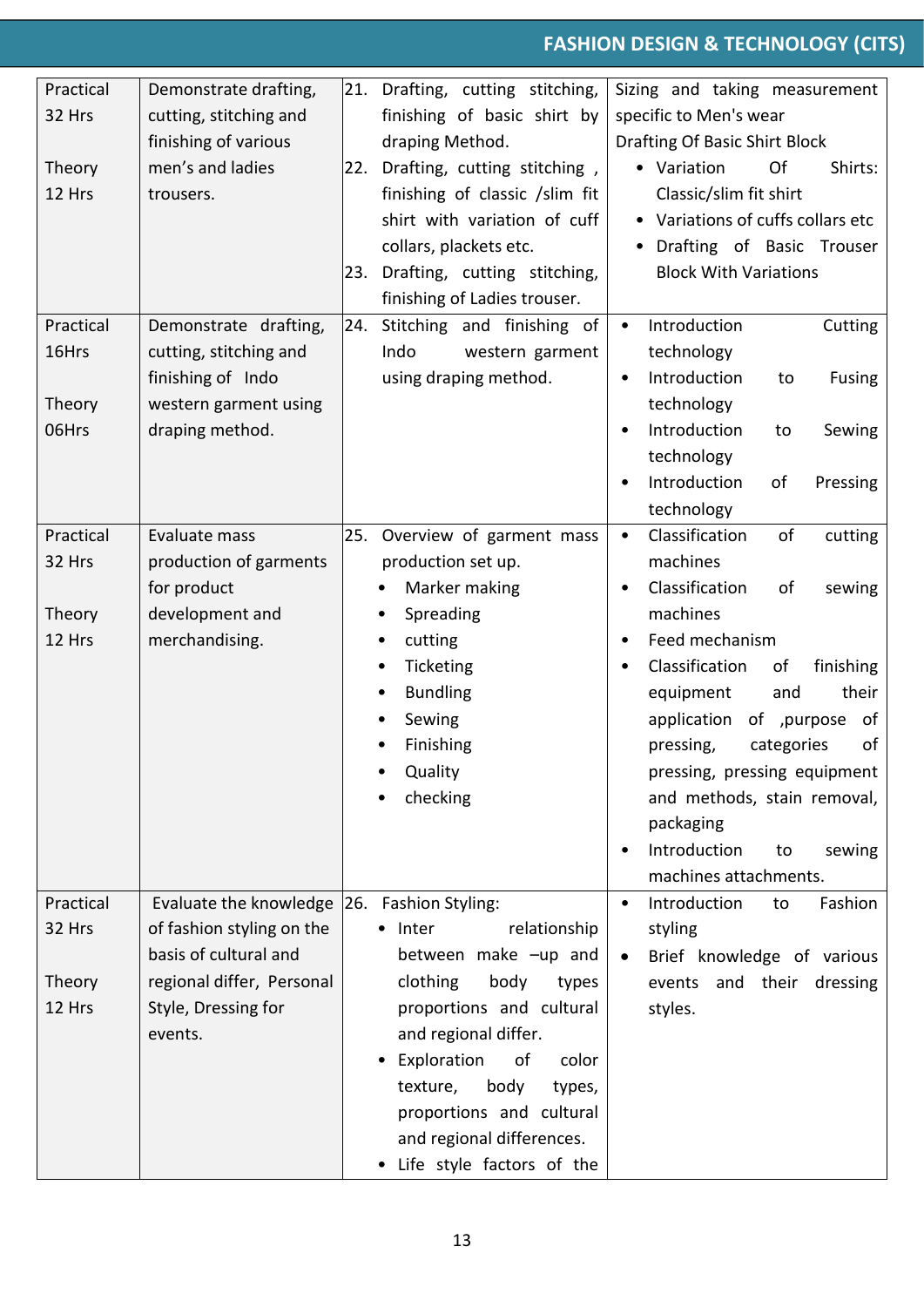|           |                      | client<br>Style,<br>Personal        |                                  |
|-----------|----------------------|-------------------------------------|----------------------------------|
|           |                      | Wardrobe<br>planning                |                                  |
|           |                      | Selection<br>and                    |                                  |
|           |                      | coordination of clothes.            |                                  |
|           |                      | • Dressing for events.              |                                  |
| Practical | Access the knowledge | 27. Designing of specification      | Introduction to the working of   |
| 64Hrs     | of Working processes | sheets                              | export house and buying house    |
|           | in export house and  | 28. Designing and creating cost     | Brief knowledge of Merchandising |
| Theory    | buying house &       | sheet                               | Documents                        |
| 24Hrs     | marketing, decision  | 29. Creating order break up         | Costing                          |
|           | making Management    | 30. T.N.A planning.                 | Sourcing:                        |
|           | techniques.          | 31. Tech pack Interpretation        | <b>Bill Of Material</b>          |
|           |                      |                                     | • Vendor evaluation              |
|           |                      |                                     | • Purchase Order                 |
|           |                      | Practical<br>of<br>32.<br>exercises | Introduction To Merchandising    |
|           |                      | merchandising,<br>display           | • Merchandise Management         |
|           |                      | techniques,<br>visual               | • Key Roles Of a Merchandiser    |
|           |                      | merchandising.                      | • Types of buyers                |
|           |                      | 33.<br>Practical exercises in terms | Consumer behavior and marketing  |
|           |                      | of case studies, role plays         | • Management technique           |
|           |                      | various<br>and<br>οf<br>type        | Leadership<br>٠                  |
|           |                      | activities.                         | Authority<br>٠                   |
|           |                      |                                     | Responsibility<br>٠              |
|           |                      |                                     | <b>Functions of management</b>   |
|           |                      |                                     | Marketing                        |
|           |                      |                                     | <b>Basic concept</b>             |
|           |                      |                                     | Market resources                 |
|           |                      |                                     | Market promotion                 |
|           |                      |                                     | <b>Branding</b>                  |
|           |                      |                                     | Pricing                          |
|           |                      |                                     | Planning and development         |
|           |                      |                                     | · Advertisement media<br>and     |
|           |                      |                                     | effectiveness                    |
|           |                      |                                     | Sales forecasting<br>$\bullet$   |
|           |                      |                                     | Marketing mix                    |
|           |                      |                                     | Pricing policy                   |
|           |                      |                                     | Sales forecasting                |
|           |                      |                                     | Sales<br>promotion<br>and        |
|           |                      |                                     | salesman ship                    |
|           |                      |                                     | After sales service              |
|           |                      |                                     | • Complaints<br>their<br>and     |
|           |                      |                                     | redressal                        |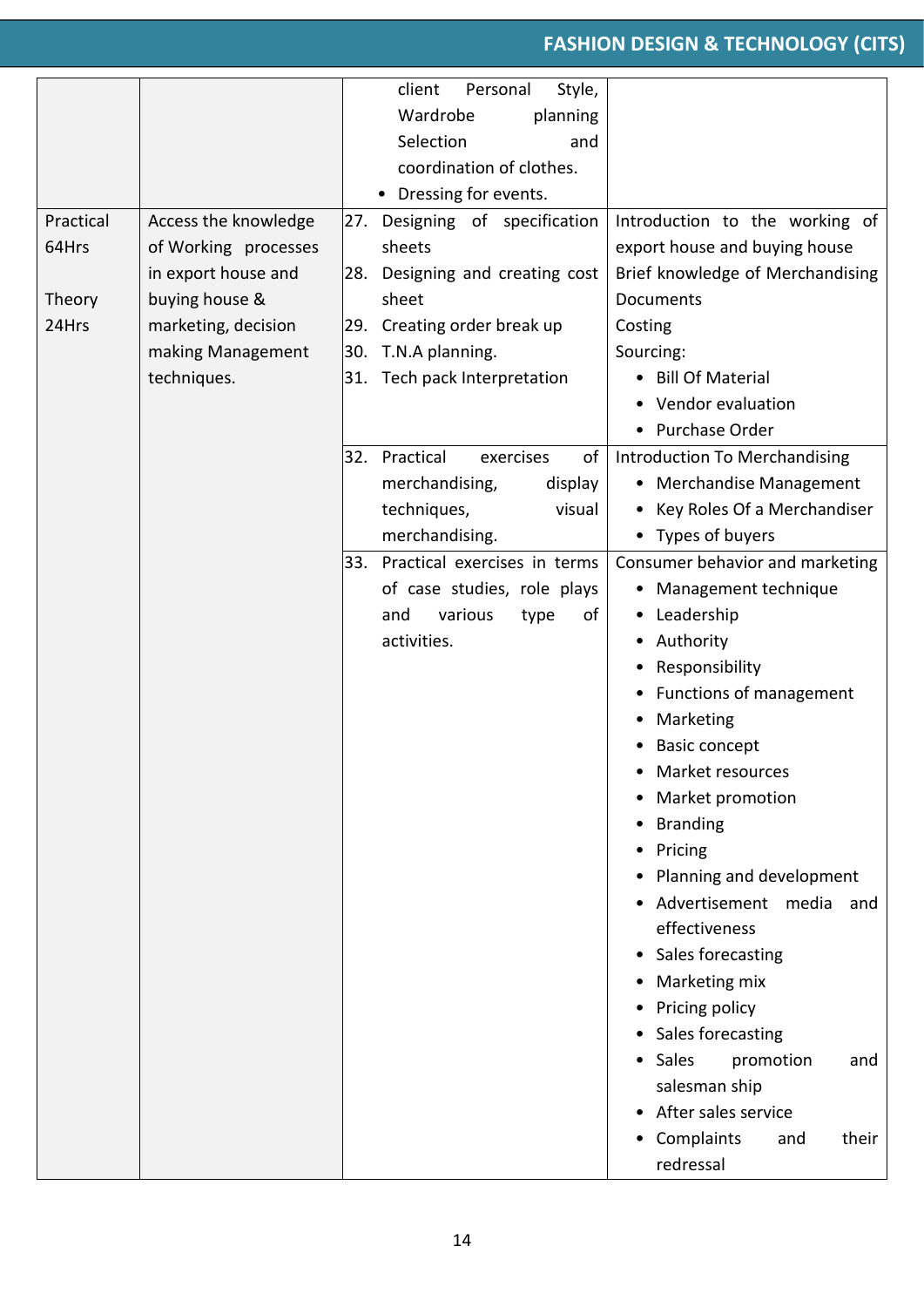|                                        |                                                                                          |                                                                                                                                                                                                                                                                                                        | • Problem solving and decision<br>making<br>$\bullet$                                                                                                                                           |
|----------------------------------------|------------------------------------------------------------------------------------------|--------------------------------------------------------------------------------------------------------------------------------------------------------------------------------------------------------------------------------------------------------------------------------------------------------|-------------------------------------------------------------------------------------------------------------------------------------------------------------------------------------------------|
| Practical<br>32 Hrs<br>Theory<br>12Hrs | Evaluate the Quality of<br>production to<br>modernize and upgrade<br>industry practices. | 34. Practical aspects of Quality<br>production<br>control<br>and<br>methods<br>35. Practical aspects of Quality<br>Inspection methods<br>36. Practical aspects of Quality<br>Testing<br>37. Textile Testing and product<br>evaluation<br>Care labeling of apparels<br>38.<br>39.<br>Quality management | • Quality<br>control<br>and<br>production methods<br>Meaning<br>Imp of keeping standard<br>Factors<br>responsible<br>for<br>deviation<br>ISO AND ISO 9000 TO 9006<br>• Total quality management |
| Practical<br>32 Hrs<br>Theory<br>12Hrs | Evaluate the technique<br>of Design Presentation<br>for Fashion.                         | Portfolio<br>40.<br>Digital<br>development in chosen area<br>of specialism include:<br>Research and surveys<br>development,<br>Design<br>client, material, trend<br>research and exploration<br><b>Fashion Presentation</b><br>Design Sampling<br>٠<br><b>Commercial Applications</b><br>٠             | Introduction of Digital portfolio                                                                                                                                                               |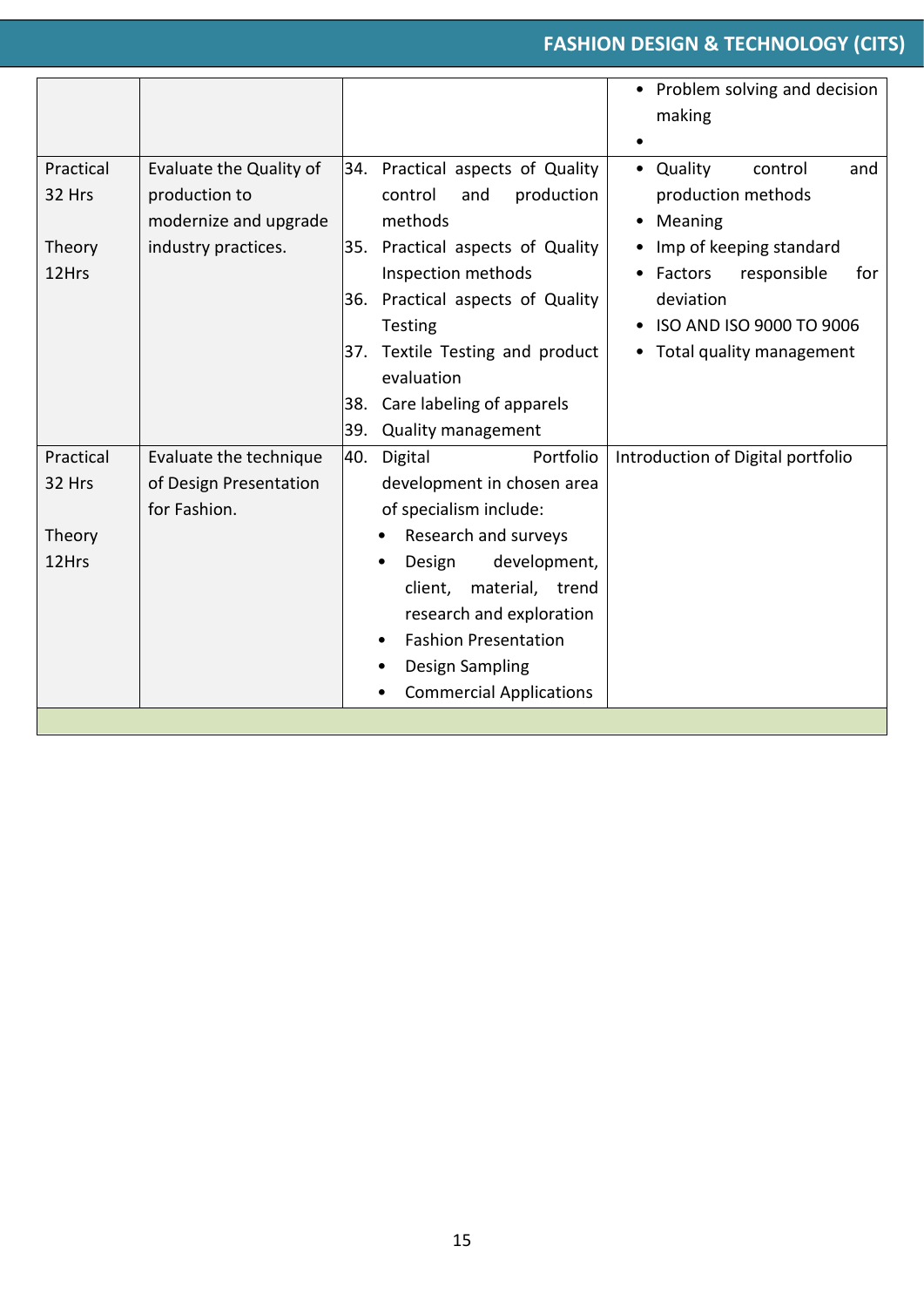#### **SYLLABUS FOR CORE SKILLS**

1. Soft Skills (Common for all Non-Engineering CITS trades) (100 Hrs + 100Hrs)

2. Training Methodology (Common for all trades) (320Hrs + 200Hrs)

Learning outcomes, assessment criteria, syllabus and Tool List of above Core Skills subjects which is common for a group of trades, provided separately in [www.bharatskills.gov.in](http://www.bharatskills.gov.in/)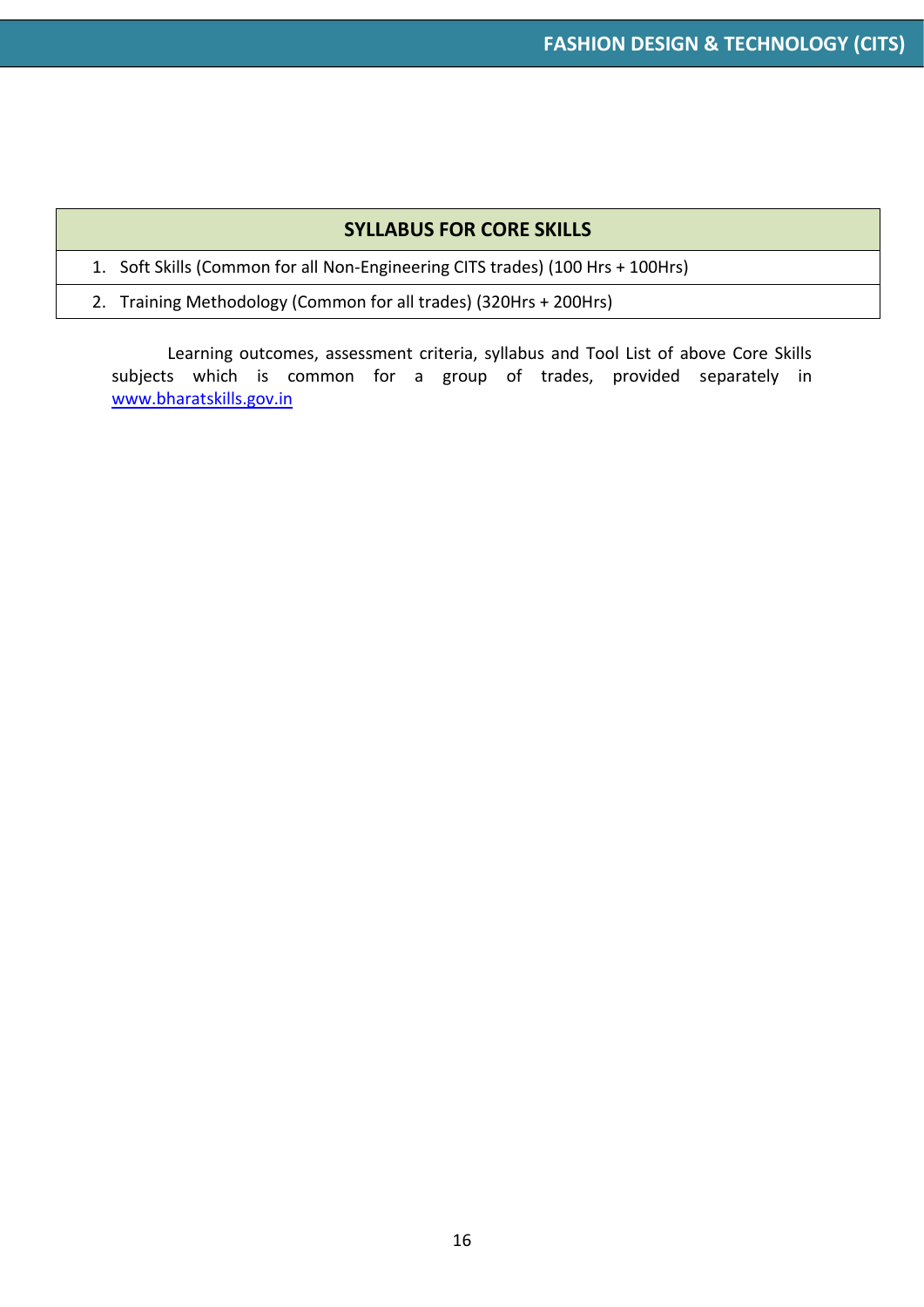<u> - Thomas San</u>

#### **7. ASSESSMENT CRITERIA**

| <b>LEARNING OUTCOME</b> |                                                  | <b>ASSESSMENT CRITERIA</b>                                                                                            |  |  |
|-------------------------|--------------------------------------------------|-----------------------------------------------------------------------------------------------------------------------|--|--|
|                         | <b>TRADE TECHNOLOGY</b>                          |                                                                                                                       |  |  |
| 1.                      | Develop manual pattern                           | Explain Introduction to Pattern making, drafting, grading, draping.                                                   |  |  |
|                         | and graded pattern with                          | Explain Darts and dart manipulation                                                                                   |  |  |
|                         | application of<br>dart                           | <b>Explain Traditional Textile and Embroidery</b>                                                                     |  |  |
|                         | manipulation & Draping                           | Evaluate the Design on Dress-Form and Develop different Patterns.                                                     |  |  |
|                         | technique etc. on basic                          | Create Blocks of Basic Bodice, Sleeve, Neck, Collar, etc.                                                             |  |  |
|                         | level.                                           | Evaluate Draft, create patterns and make samples of variations.                                                       |  |  |
|                         |                                                  |                                                                                                                       |  |  |
|                         | 2. Explain pattern making                        | Summarise role of computers in garments industry.                                                                     |  |  |
|                         | software,<br>make                                | Explain CAD process in apparel designs.                                                                               |  |  |
|                         | computerized<br>and<br>digitize the various size | Explain Pattern drafting with computer software and commands.                                                         |  |  |
| of                      | (graded)<br>pattern,                             | Explain Layout planning (marker making) with computer software and                                                    |  |  |
|                         | calculate<br>fabric                              | commands.                                                                                                             |  |  |
|                         | consumption by marker                            | Explain Grading with computer software and commands.                                                                  |  |  |
| making.                 |                                                  | Explain Digitizing with computer software and commands.                                                               |  |  |
|                         |                                                  |                                                                                                                       |  |  |
|                         | 3. Design and demonstrate                        | Illustrate design of fashion croquies and attire the garments.                                                        |  |  |
|                         | fashion croquies<br>and                          | Demonstrate technical drawings                                                                                        |  |  |
| attire                  | the<br>garment                                   | Create a fashion Stick and Block Figure (10.5 & 12.5 heads).                                                          |  |  |
|                         | designs, make technical                          | Draw Geometrical, Abstract and Realistic shapes & forms.                                                              |  |  |
|                         | drawings of garments,                            | Evaluate application of colour sets (Warm & Cool) in designing.                                                       |  |  |
|                         | colorise the designed                            |                                                                                                                       |  |  |
|                         | garment<br>by<br>using                           |                                                                                                                       |  |  |
|                         | fashion studio software.                         |                                                                                                                       |  |  |
|                         | the                                              |                                                                                                                       |  |  |
| 4.                      | Recognize<br>significance of surface             | Appraise different types of surface ornamentation.<br>Demonstrate different techniques of Tieing& Dyeing on different |  |  |
|                         | embellishment                                    | fabrics.                                                                                                              |  |  |
|                         | techniques on textiles as                        | Execute Traditional and Modern Embroidery.                                                                            |  |  |
|                         | value addition with the                          | Appraise and apply different types of Stitches, Seams and Edge                                                        |  |  |
|                         | use of different painting,                       | finishes.                                                                                                             |  |  |
|                         | printing and needle craft                        | Explain the terminologies of fashion.                                                                                 |  |  |
|                         | techniques<br>with<br>the                        |                                                                                                                       |  |  |
|                         | knowledge of fashion                             |                                                                                                                       |  |  |
|                         | terminologies.                                   |                                                                                                                       |  |  |
|                         |                                                  |                                                                                                                       |  |  |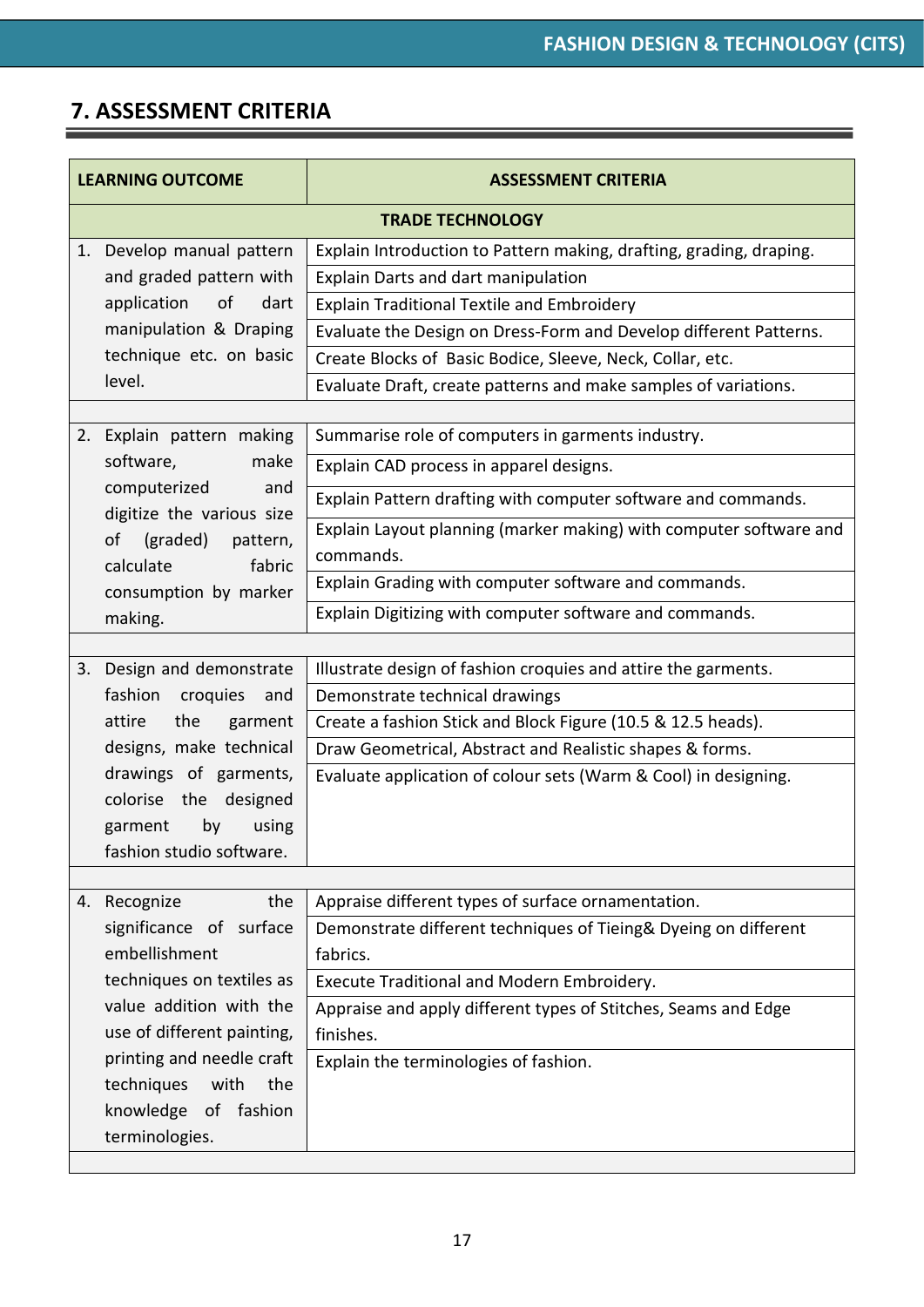|    | 5. Demonstrate Advanced                         | Apply different techniques of free hand sketches to create designs.      |
|----|-------------------------------------------------|--------------------------------------------------------------------------|
|    | Drawing and sketching                           | Develop sketch of draped design with texture and rendering.              |
|    | techniques to<br>design                         | Recognize the elements and principle of designing in Fashion             |
|    | garments<br>with                                | Designing.                                                               |
|    | application of elements                         | Distinguish & draw the different types of Weaving. Sketch Human          |
|    | and<br>principles of                            | body based on 8 Head Theory.                                             |
|    | using various<br>design                         |                                                                          |
|    | color<br>media<br>and                           |                                                                          |
|    | designing of spec sheet                         |                                                                          |
|    | fashion<br>different                            |                                                                          |
|    | illustration boards.                            |                                                                          |
|    |                                                 |                                                                          |
|    | 6. Demonstrate<br>and                           | Appraise and illustrate the garment details like neck lines, collars,    |
|    | develop own illustration                        | sleeves, gathers, bow & tie, style lines etc.                            |
|    | styles of formal wear,                          | Construct the Samples of Design Details like Elements of adding          |
|    | school<br>casual<br>wear,                       | fullness/ shapes, Pockets, Plackets, Facing, Binding.                    |
|    | uniform<br>etc.<br>with                         | Drape the Design on Dress-Form and Develop different Patterns.           |
|    | illustration<br>0f<br>design                    | Cut and Stitch different Ladies Wear.                                    |
|    | garment components.                             |                                                                          |
|    |                                                 |                                                                          |
|    | 7. Evaluate portfolio, flat                     | Explain making of portfolio with flat sketches.                          |
|    | sketches, mood board,                           | Explain presentation techniques of portfolio.                            |
|    | story board, color story                        |                                                                          |
|    | and<br>presentation                             | Evaluate portfolio story board, color story and presentation.            |
|    | techniques.                                     |                                                                          |
|    | different                                       |                                                                          |
| 8. | Demonstrate                                     | Demonstrate draping and terminology.                                     |
|    | designs<br>of<br>garments                       | Illustrate skirt variations, neckline and armhole variations.            |
|    | which are appropriate&<br>functional            | Evaluate style lines, cowls, fitted midriffs, collors, bias cut dresses. |
|    | with                                            | Demonstrate grading of basic bodice, skirt, trousers etc.                |
|    | application<br>darts,<br>of<br><b>Necklines</b> | Demonstrate designs through draping method, cutting, stitching,          |
|    | Cowls,                                          | drafting etc.                                                            |
|    | armhole, Collars & style<br>lines.              | Evaluate fit of garments prepared.                                       |
|    |                                                 |                                                                          |
|    | 9. Demonstrate<br>design                        | Demonstrate basic draping method, block pattern making, truing etc.      |
|    | of garments<br>through                          | Demonstrate cutting, stitching, finishing of basic garments by draping   |
|    | method<br>with<br><b>Draping</b>                | method.                                                                  |
|    | cutting<br>stitching<br>and                     | Demonstrate cutting, stitching, finishing of ladies garments by          |
|    | finishing<br>of<br>various                      | draping method.                                                          |
|    | children garment<br>and                         | Demonstrate cutting, stitching, finishing of children garments by        |
|    | ladies garment.                                 | draping method.                                                          |
|    |                                                 |                                                                          |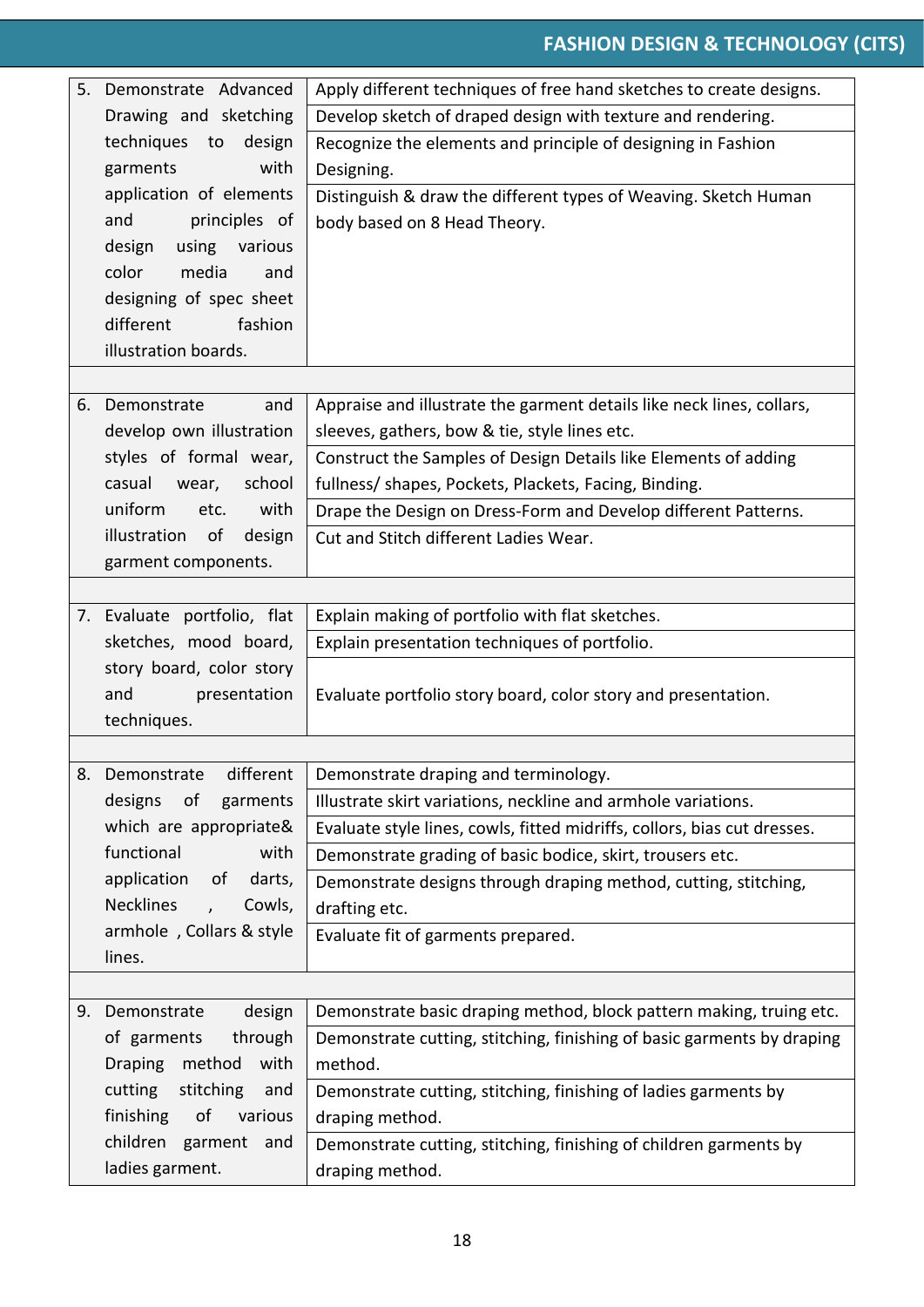| 10. Demonstrate<br>drafting,                            | Demonstrate basic pattern drafting method.                               |
|---------------------------------------------------------|--------------------------------------------------------------------------|
| stitching<br>cutting,<br>and                            | Demonstrate cutting, stitching, finishing of basic shirt by draping      |
| finishing<br>of<br>various                              | method.                                                                  |
| men's<br>ladies<br>and                                  | Demonstrate cutting, stitching, finishing of ladies trousers.            |
| trousers.                                               |                                                                          |
|                                                         |                                                                          |
| 11. Demonstrate<br>drafting,                            | Demonstrate design developments through basic drafting method.           |
| cutting,<br>stitching<br>and                            | Demonstrate pattern manipulation through basic drafting method.          |
| finishing of<br>Indo                                    | Demonstrate stitching and finishing of Indo western garments.            |
| western garment using                                   |                                                                          |
| draping method.                                         |                                                                          |
|                                                         |                                                                          |
| 12. Evaluate<br>mass                                    | Explain making of marker making, spreading, cutting, ticketing.          |
| production of garments                                  | Explain making of bundling, sewing, finishing, quality checking.         |
| and fashion styling for                                 | Explain making of stain removal, packaging.                              |
| development<br>product                                  | Explain about variation of cutting machine, sewing machine & sewing      |
| and merchandising.                                      | attachments.                                                             |
|                                                         | Explain the variation of body types, body proportion.                    |
| 13. Evaluate the knowledge<br>of fashion styling on the |                                                                          |
| basis of cultural and                                   | Explain the colour texture, fashion styling on the basis of cultural and |
| regional differ, Personal                               | regional differ, Personal Style, Dressing for events.                    |
| Style,<br><b>Dressing</b><br>for                        |                                                                          |
| events.                                                 |                                                                          |
|                                                         |                                                                          |
| 14. Access the knowledge of                             | Explain the process of Designing of specification sheets and creating    |
| working<br>processes in                                 | cost sheet.                                                              |
| export house and buying                                 | Explain the process of Creating order break up, T.N.A PLANNING, Tech     |
| house &<br>marketing,                                   | pack Interpretation.                                                     |
| making<br>decision                                      | Explain the process of Creating Bill Of Material, Vendor evaluation,     |
| Management                                              | Purchase Order.                                                          |
| techniques.                                             | Explain the process of Merchandise Management, Key Roles of a            |
|                                                         | Merchandiser, Types of buyers.                                           |
|                                                         | Explain about Market resources, Market promotion, Branding,              |
|                                                         | Pricing.                                                                 |
|                                                         |                                                                          |
| 15. Evaluate the Quality of                             | Explain about Practical aspects of Quality control and production.       |
| productionto modernize                                  | Explain about Quality Inspection methods, Practical aspects of Quality   |
| upgrade<br>industry<br>and                              | Testing, Quality management.                                             |
| practices.                                              | Demonstrate Care labeling of apparels.                                   |
|                                                         |                                                                          |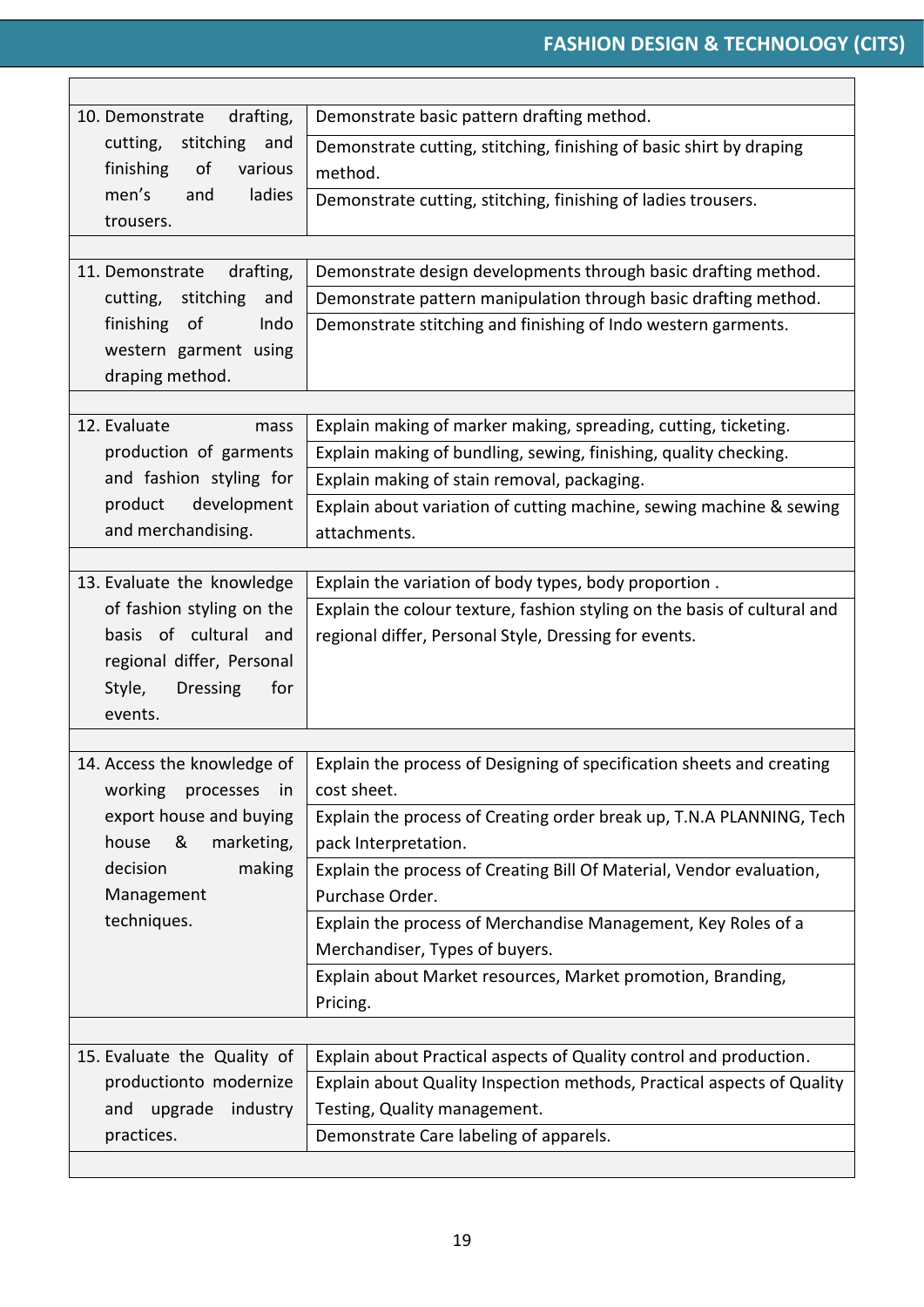| 16. Evaluate the technique      | Demonstrate creating & development of Digital Portfolio.         |  |
|---------------------------------|------------------------------------------------------------------|--|
| of Design Presentation          | Demonstrate Design development, client, material, trend research |  |
| for Fashion.<br>and exploration |                                                                  |  |
|                                 | Demonstrate the process of Research and surveys for Digital      |  |
|                                 | Portfolio.                                                       |  |
|                                 | Demonstrate Fashion Presentation, Design Sampling, Commercial    |  |
|                                 | Applications.                                                    |  |
|                                 |                                                                  |  |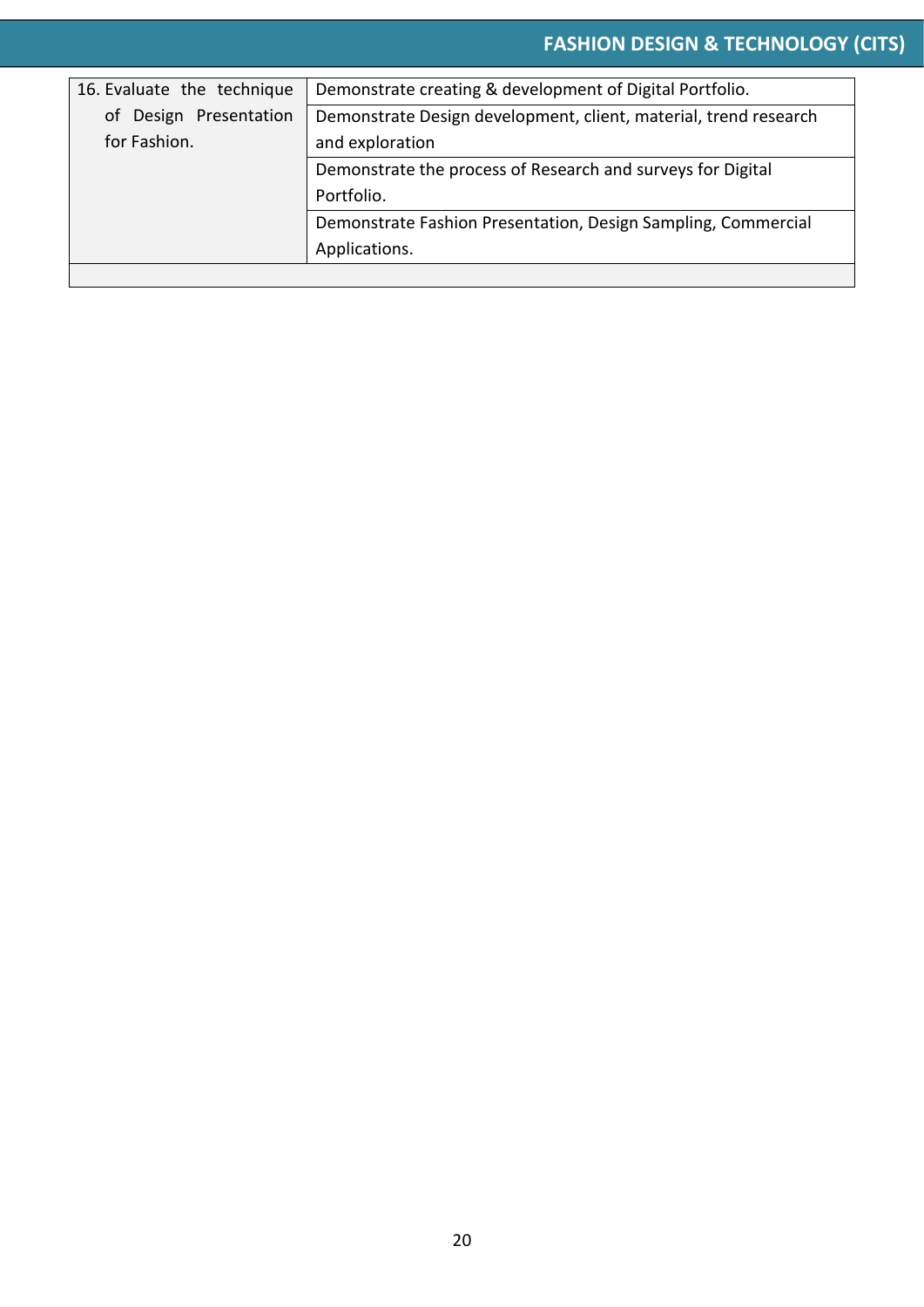#### **8. INFRASTRUCTURE**

| LIST OF TOOLS AND EQUIPMENT FOR FASHION DESIGN & TECHNOLOGY - CITS |                                                                             |                                                                                                                                                                                         |                               |
|--------------------------------------------------------------------|-----------------------------------------------------------------------------|-----------------------------------------------------------------------------------------------------------------------------------------------------------------------------------------|-------------------------------|
| <b>Forbatch of 25 candidates</b>                                   |                                                                             |                                                                                                                                                                                         |                               |
| SNo.                                                               | Name of the Tool & Equipment                                                | <b>Specification</b>                                                                                                                                                                    | <b>Quantity</b>               |
|                                                                    | <b>A. SKETCHING LABORATORY</b>                                              |                                                                                                                                                                                         |                               |
| 1.                                                                 | Drawing Table with adjustable top.<br>Desk having facility of keeping tools |                                                                                                                                                                                         | 25 Nos.                       |
| 2.                                                                 | Revolving Chair with<br>adjustable<br>height & back support                 |                                                                                                                                                                                         | 25 Nos.                       |
| 3.                                                                 | Faculty Table & Chair set                                                   |                                                                                                                                                                                         | 01 No.                        |
| 4.                                                                 | <b>Storage Almirah</b>                                                      |                                                                                                                                                                                         | 02 Nos.                       |
| 5.                                                                 | Adjustable Set square                                                       |                                                                                                                                                                                         | 25 Nos.                       |
| 6.                                                                 | White Magnetic Board with Felt<br>board & accessories                       |                                                                                                                                                                                         | 01                            |
| 7.                                                                 | Air Conditioner                                                             |                                                                                                                                                                                         | As                            |
|                                                                    |                                                                             |                                                                                                                                                                                         | required                      |
| 8.                                                                 | Display board                                                               |                                                                                                                                                                                         | 02 Nos.                       |
| 9.                                                                 | Dress forms( dummies)<br>Children<br>Ladies<br>Gents                        |                                                                                                                                                                                         | 02 Nos.<br>02 Nos.<br>02 Nos. |
| 10.                                                                | Tracing table                                                               |                                                                                                                                                                                         | 02 Nos.                       |
| 11.                                                                | Mannequin's:<br>children's<br>Ladies<br>gents                               |                                                                                                                                                                                         | 02 Nos.<br>02 Nos.<br>02 Nos. |
| 12.                                                                | Laptop                                                                      |                                                                                                                                                                                         | 1 No.                         |
| 13.                                                                | Interactive board                                                           |                                                                                                                                                                                         | 1 No.                         |
| 14.                                                                | Visual / Document presenter                                                 |                                                                                                                                                                                         | 1 No.                         |
|                                                                    | <b>B. Theory Room</b>                                                       |                                                                                                                                                                                         |                               |
| 15.                                                                | Single desks for trainees with<br>arrangements of keeping Books etc.        |                                                                                                                                                                                         | 25 Nos.                       |
| 16.                                                                | Revolving Chairs without arms                                               |                                                                                                                                                                                         | 25 Nos.                       |
| 17.                                                                | Faculty Table & Chair set                                                   |                                                                                                                                                                                         | 01 No.                        |
| 18.                                                                | Desktop computer                                                            | CPU: 32/64 Bit i3/i5/i7 or latest<br>processor, Speed: 3 GHz or Higher.<br>RAM:-4 GB DDR-III or Higher, Wi-Fi<br>Enabled. Network Card: Integrated<br>Gigabit Ethernet, with USB Mouse, | 01 No.                        |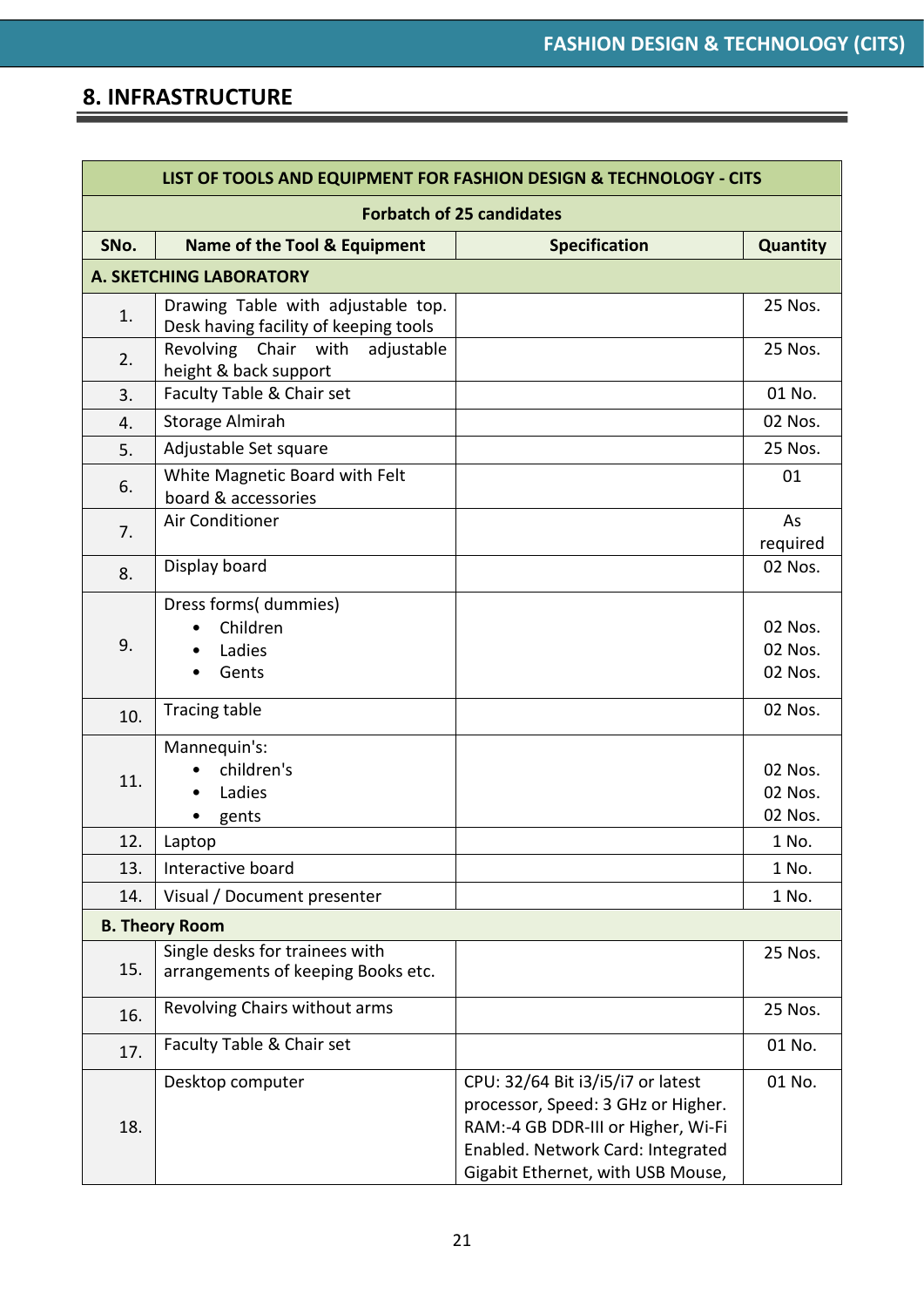|     |                                                     | USB Keyboard and Monitor (Min.                                      |                |
|-----|-----------------------------------------------------|---------------------------------------------------------------------|----------------|
|     |                                                     | 17 Inch. Licensed Operating System<br>and Antivirus compatible with |                |
|     |                                                     | trade related software.                                             |                |
| 19. | <b>UPS</b>                                          |                                                                     | As             |
|     |                                                     |                                                                     | required       |
| 20. | White Magnetic Board with Felt                      |                                                                     | 01 No.         |
|     | board & accessories<br><b>Display Board</b>         |                                                                     | 01 No.         |
| 21. |                                                     |                                                                     |                |
| 22. | Storage Almirah                                     |                                                                     | 01 No.         |
| 23. | <b>Book Shelf</b>                                   |                                                                     | 01 No.         |
| 24. | A/C unit type                                       |                                                                     | As<br>required |
|     | C. Drafting/Cutting / Sewing Room Tools & Equipment |                                                                     |                |
| 25. | Scissors 25 cm                                      |                                                                     | 25 Nos.        |
| 26. | <b>Pinking Shears</b>                               |                                                                     | 05 Nos.        |
| 27. | <b>Tailors Square</b>                               |                                                                     | 21 Nos.        |
| 28. | Leg Shaper                                          |                                                                     | 21 Nos.        |
| 29. | <b>Garment Hangers</b>                              |                                                                     | 20 Nos.        |
| 30. | <b>Screw Driver Set</b>                             |                                                                     | 04 Nos.        |
| 31. | Cart chop                                           |                                                                     | 02 Nos.        |
| 32. | <b>Table Sharpener</b>                              |                                                                     | 04 Nos.        |
| 33. | <b>Pressing Table</b>                               |                                                                     | 05 Nos.        |
| 34. | Blanket for padding of Pressing<br>Table            |                                                                     | 05 Nos.        |
| 35. | Rubber mat (Size as per requirement                 |                                                                     | 05 Nos.        |
| 36. | Sprayer                                             |                                                                     | 05 Nos.        |
| 37. | Waste Bin Big / Small                               |                                                                     | 10 Nos.        |
| 38. | Pattern Punch                                       |                                                                     | 25 Nos.        |
| 39. | Pattern Notcher                                     |                                                                     | 25 Nos.        |
| 40. | Pattern Hanging Stand                               |                                                                     | 04 Nos.        |
| 41. | Water Tub 60 cm dia                                 |                                                                     | 01 No.         |
| 42. | Stand for hanging dresses                           |                                                                     | 05 Nos.        |
|     | Trial room                                          | with 3 side mirrors of size 150 cm X                                | 01 No.         |
| 43. |                                                     | 60 cm each with arrangements of<br>hanging Dresses                  |                |
| 44. | Electric Automatic steam press                      |                                                                     | 02 Nos.        |
| 45. | Electric automatic iron                             |                                                                     | 03 Nos.        |
| 46. | Sewing Machine - Single Needle Lock                 |                                                                     | 21 Nos.        |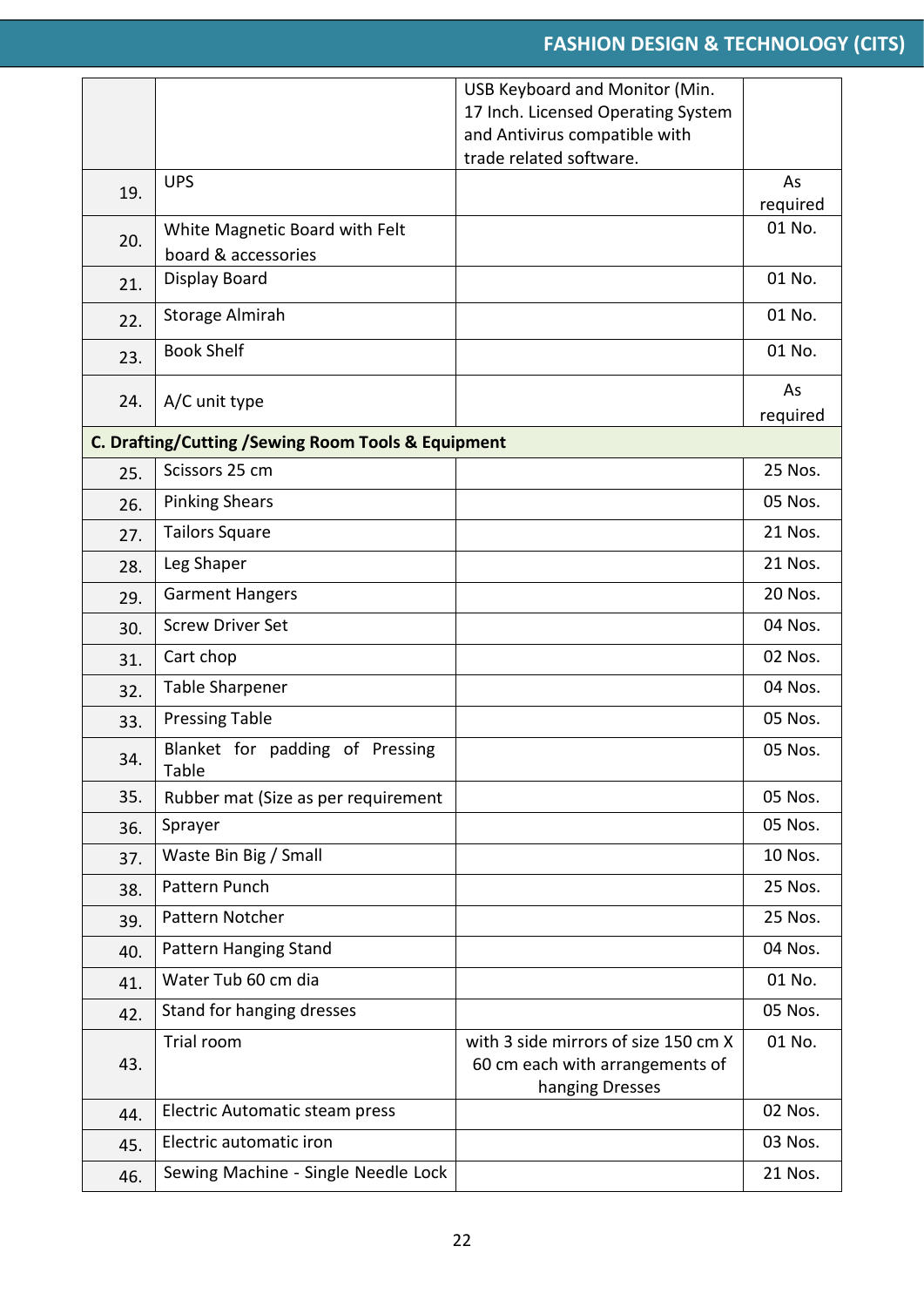|                               | stitch Industrial model                                                                                                         |                                                                                                                                                                                                                                                                                                                             |                |  |
|-------------------------------|---------------------------------------------------------------------------------------------------------------------------------|-----------------------------------------------------------------------------------------------------------------------------------------------------------------------------------------------------------------------------------------------------------------------------------------------------------------------------|----------------|--|
| 47.                           | Over Lock Machine 3 Thread                                                                                                      |                                                                                                                                                                                                                                                                                                                             | 01 No.         |  |
| 48.                           | <b>Overlock Machine 5 Thread</b>                                                                                                |                                                                                                                                                                                                                                                                                                                             | 01 No.         |  |
| 49.                           | <b>Pick Glass</b>                                                                                                               |                                                                                                                                                                                                                                                                                                                             | 05 Nos.        |  |
| 50.                           | Zig Zag Multi Purpose Machine                                                                                                   |                                                                                                                                                                                                                                                                                                                             | 01 No.         |  |
| 51.                           | Machine attachments                                                                                                             |                                                                                                                                                                                                                                                                                                                             | As<br>required |  |
| 52.                           | Chairs with low back rest or stools<br>for the machines (one for each<br>machine)                                               |                                                                                                                                                                                                                                                                                                                             | 25 Nos.        |  |
| 53.                           | <b>Drafting Table</b>                                                                                                           |                                                                                                                                                                                                                                                                                                                             | 13 Nos.        |  |
| 54.                           | Display board covered with glass or<br>acrylic sheet                                                                            | 120*90cm                                                                                                                                                                                                                                                                                                                    | 02 Nos.        |  |
| 55.                           | <b>Instructor Table</b>                                                                                                         |                                                                                                                                                                                                                                                                                                                             | 01 No.         |  |
| 56.                           | <b>Instructor Chair</b>                                                                                                         |                                                                                                                                                                                                                                                                                                                             | 02 Nos.        |  |
| 57.                           | <b>Steel Almirah</b>                                                                                                            | 195 X 90 X 60 cm                                                                                                                                                                                                                                                                                                            | 02 Nos.        |  |
| 58.                           | Pigeon hole Almirah 10 lockers &<br>separate locking arrangements for<br>trainees                                               |                                                                                                                                                                                                                                                                                                                             | 02 Nos.        |  |
| 59.                           | Locks for above pigeon hole                                                                                                     |                                                                                                                                                                                                                                                                                                                             | 25 Nos.        |  |
| 60.                           | <b>Wall Clock</b>                                                                                                               |                                                                                                                                                                                                                                                                                                                             | 03 Nos.        |  |
| 61.                           | <b>Calculator Desk Type</b>                                                                                                     |                                                                                                                                                                                                                                                                                                                             | 01 No.         |  |
| 62.                           | White Board with accessories<br>(size as per requirement)                                                                       |                                                                                                                                                                                                                                                                                                                             | 02 Nos.        |  |
| 63.                           | Dummy (Lady)                                                                                                                    |                                                                                                                                                                                                                                                                                                                             | 02 Nos.        |  |
| 64.                           | Mannequins(lady)                                                                                                                |                                                                                                                                                                                                                                                                                                                             | 02 Nos.        |  |
| 65.                           | Mannequins(Kids)                                                                                                                |                                                                                                                                                                                                                                                                                                                             | 02 Nos.        |  |
| 66.                           | Mannequins(Gents)                                                                                                               |                                                                                                                                                                                                                                                                                                                             | 02 Nos.        |  |
| 67.                           | Air Conditioner unit 2 Ton capacity<br>with Stabilizer                                                                          |                                                                                                                                                                                                                                                                                                                             | 04 Nos.        |  |
| <b>D. COMPUTER LABORATORY</b> |                                                                                                                                 |                                                                                                                                                                                                                                                                                                                             |                |  |
| 68.                           | multimedia<br>Computer<br>with<br>Configuration)<br>System<br>(Latest<br>with software & UPS (0.5 VA with<br>15 minute back up) | CPU: 32/64 Bit i3/i5/i7 or latest<br>processor, Speed: 3 GHz or Higher.<br>RAM:-4 GB DDR-III or Higher, Wi-Fi<br>Enabled. Network Card: Integrated<br>Gigabit Ethernet, with USB Mouse,<br>USB Keyboard and Monitor (Min.<br>17 Inch. Licensed Operating System<br>and Antivirus compatible with<br>trade related software. | 25 Nos.        |  |
| 69.                           | Server system (Latest Configuration)<br>with software                                                                           |                                                                                                                                                                                                                                                                                                                             | 01 No.         |  |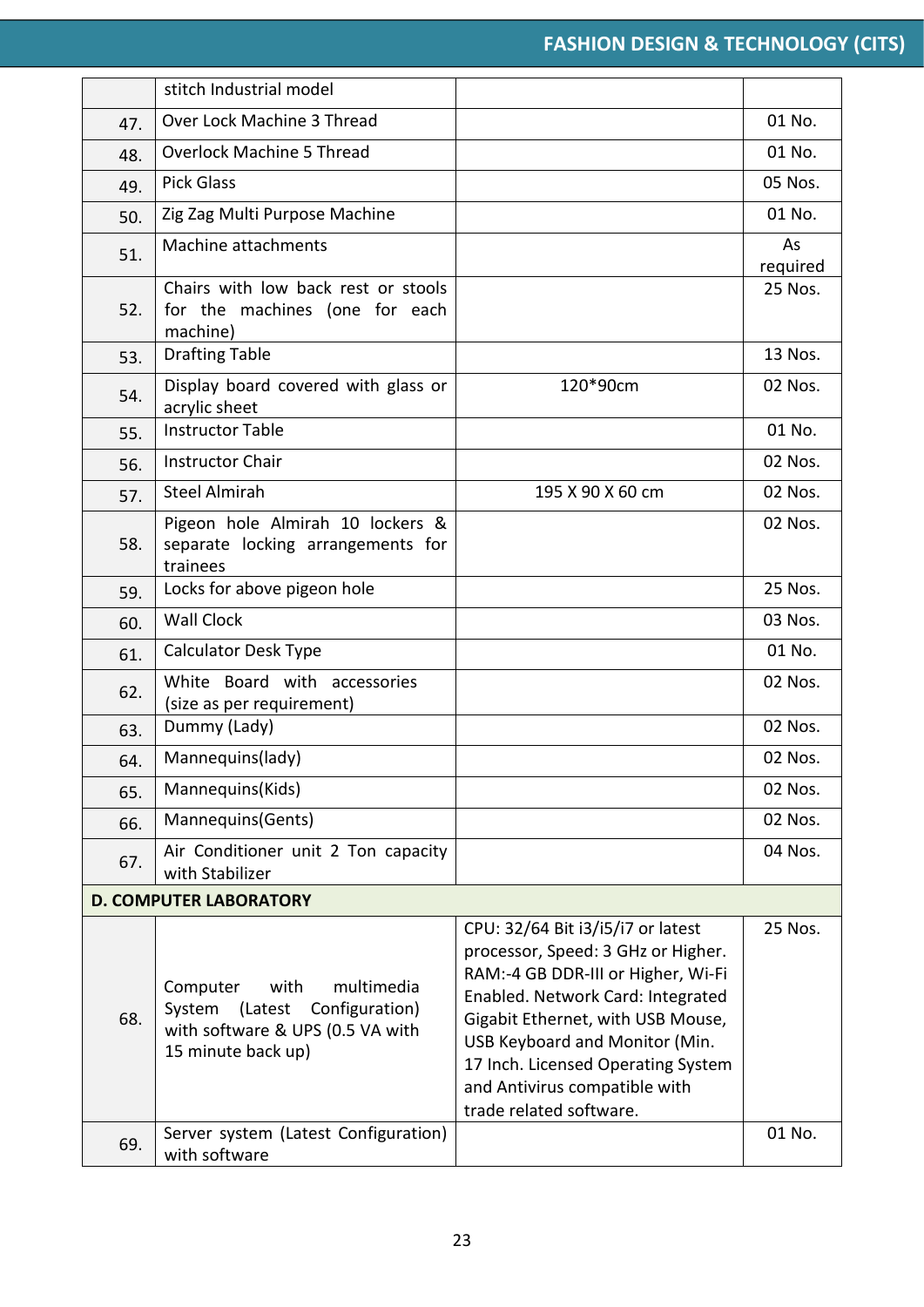| 70. | LAN Connectivity & Internet facility                                  | As        |
|-----|-----------------------------------------------------------------------|-----------|
|     | to the computers                                                      | required  |
|     | <b>CAD-Pattern Making</b>                                             | 05 Nos.   |
| 71. | Software(3D) C Draw                                                   |           |
|     | <b>Latest Version</b>                                                 |           |
| 72. | CAD-Fashion<br>Design                                                 | 05 Nos.   |
|     | Software(Fashion Studio)<br><b>Antivirus Software</b>                 | 21 Nos.   |
| 73. |                                                                       |           |
| 74. | Laser Printer color A4                                                | 01 No.    |
| 75. | <b>Colored laser Printer A3</b>                                       | 01 No.    |
| 76. | Scanner                                                               | 01 No.    |
| 77. | <b>Computer Table for server</b>                                      | 01 No.    |
| 78. | <b>Printer Table</b>                                                  | 02 Nos.   |
| 79. | <b>Table for Scanner</b>                                              | 01 No.    |
| 80. | White Magnetic Board with Felt<br>board & accessories                 | 01 No.    |
| 81. | Digitizer                                                             | 01 No.    |
| 82. | Plotter                                                               | 01 No.    |
| 83. | Display Board                                                         | 02 Nos.   |
| 84. | Almirah<br>Storage<br>$\sqrt{2}$<br>Size<br>as<br>per<br>requirement) | 02 Nos.   |
| 85. | <b>AiR Conditioner</b>                                                | 02 Nos.   |
| 86. | <b>Wall Clock</b>                                                     | 01 No.    |
| 87. | Modular Workstation with chair                                        | 20 Nos.   |
| 88. | <b>LCD Projector</b>                                                  | 01 No.    |
| 89. | Vacuum Cleaner                                                        | 01 No.    |
| 90. | Trainer's Table & Chair                                               | 01 set    |
| 91. | Faculty(with<br>Laptop<br>latest<br>For<br>configuration)             | 01 set    |
|     | D. TRAINEES' TOOL KIT FOR 25 TRAINEES + 1 Instructor(consumable)      |           |
| 92. | Measuring Tape 150 cm                                                 | 25+1 Nos. |
| 93. | Seam Ripper                                                           | 25+1 Nos. |
| 94. | Thimble                                                               | 25+1 Nos. |
| 95. | Drafting Card Scales (set of six scales)                              | 25+1 Nos. |
| 96. | Tailors Square - Plastic                                              | 25+1 Nos. |
| 97. | French Curve Set of six                                               | 25+1 Nos. |
| 98. | <b>Thread Cutter</b>                                                  | 25+1 Nos. |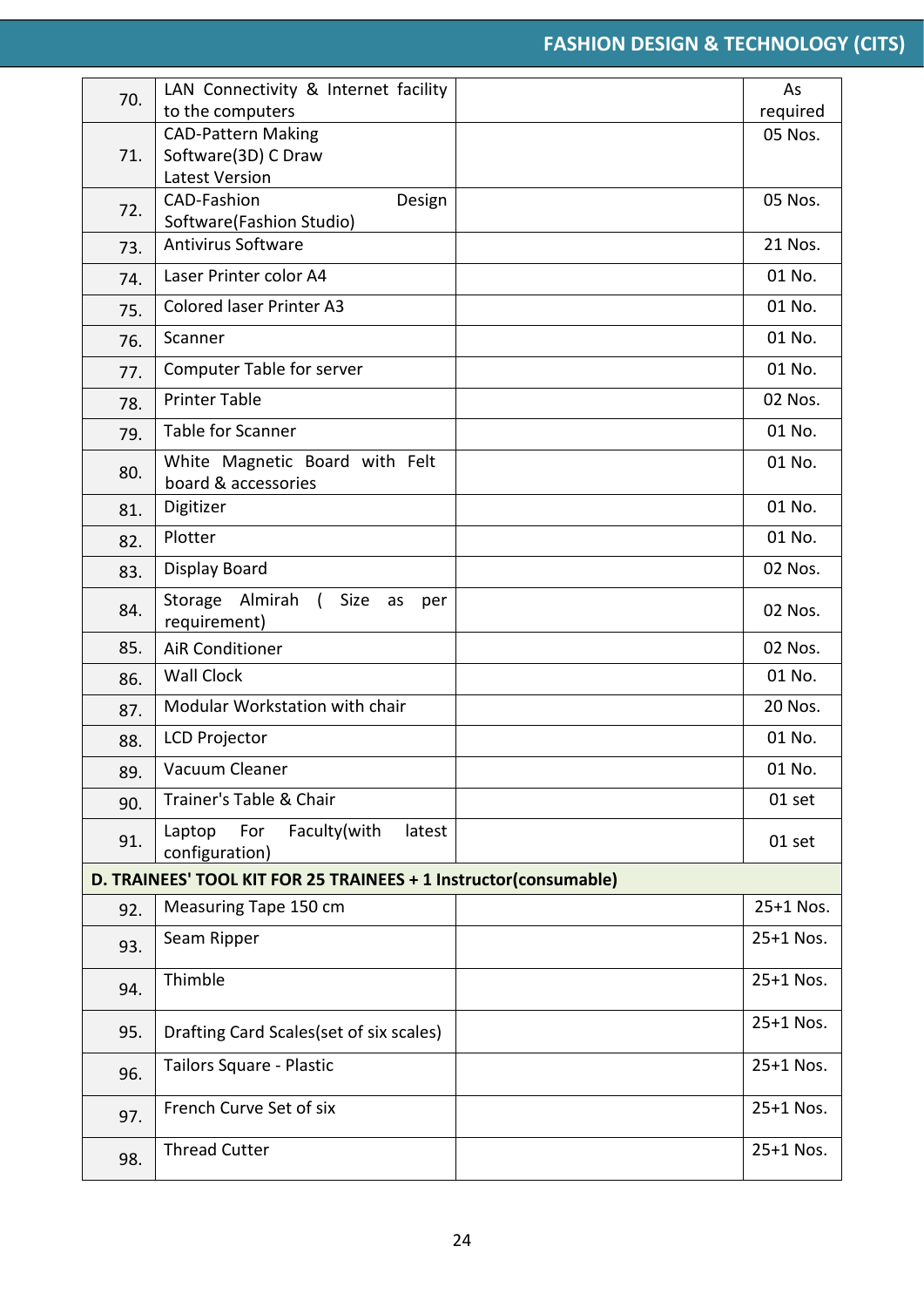| 99.  | Scale plastic 24"                                   | 25+1 Nos.      |
|------|-----------------------------------------------------|----------------|
| 100. | Paper Cutter                                        | 25+1 Nos.      |
| 101. | Loop Turner                                         | 25+1 Nos.      |
| 102. | Drafting Pins(set)                                  | 25+1 Nos.      |
| 103. | Drawing Drafting Template Stencil                   | 25+1 Nos.      |
| 104. | <b>Clutch Pencil</b>                                | 25+1 Nos.      |
| 105. | Eraser                                              | 25+1 Nos.      |
| 106. | Drawing Pencil (HB,2B,4B,6B)                        | 25+1 Nos.      |
| 107. | Brushes Round(00,1,2,4,6,8)                         | 25+1 Nos.      |
| 108. | Brushes Flat(1/4 inch,1/2 inch,1 inch)              | 25+1 Nos.      |
| 109. | <b>Color Palate</b>                                 | 25+1 Nos.      |
| 110. | Pencil Crayons(set of 24 colors)                    | 25+1 Nos.      |
| 111. | Poster Colour (set of 12 colors)                    | 25+1 Nos.      |
| 112. | Water Colour(Set of 12 colors)                      | 25+1 Nos.      |
| 113. | Steadtler (set of 48 colors)                        | 05 sets        |
| 114. | White board marker pens                             | As<br>required |
| 115. | <b>Tailors Chalk</b>                                | As<br>required |
| 116. | <b>Machine Needles</b>                              | As<br>required |
|      | <b>Hand Needles</b>                                 | As             |
| 117. |                                                     | required       |
|      | <b>Brown Paper For Drafting</b>                     | As             |
| 118. |                                                     | required       |
| 119. | Light weight Muslin Fabric<br>For<br><b>Draping</b> | 5 m each       |
| 120. | Medium Weight Muslin Fabric For<br><b>Draping</b>   | 3 m each       |
| 121. | <b>Draping Pins</b>                                 | As<br>required |
|      | Photocopier Paper A4 size                           | As             |
| 122. |                                                     | required       |
|      | Photocopier Paper A3 size                           | As             |
| 123. |                                                     | required       |
| 124. | Carbon Paper (White)                                | As             |
|      |                                                     | required       |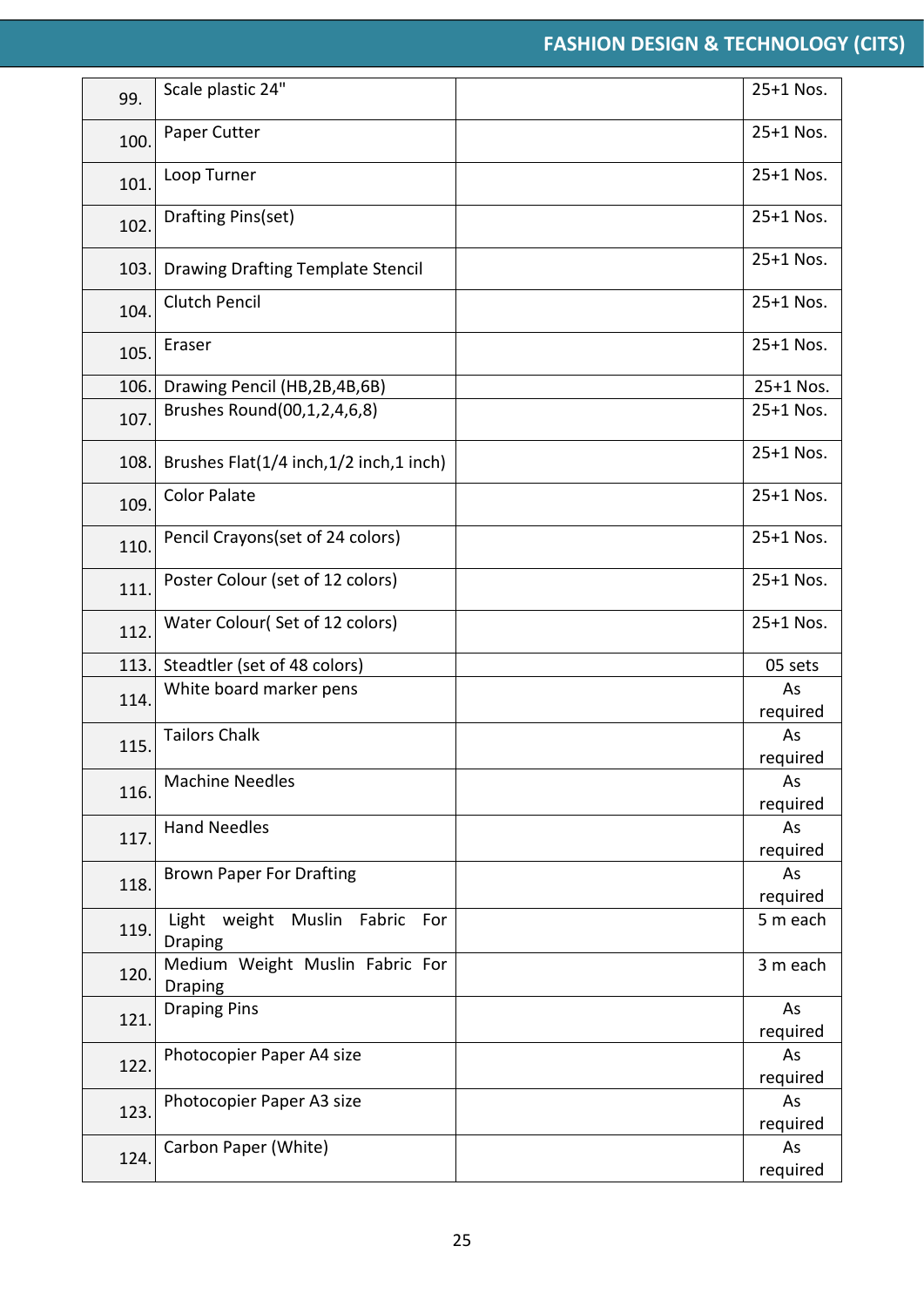| 125. | Carbon paper (yellow)        | As       |
|------|------------------------------|----------|
|      |                              | required |
| 126. | Carbon Paper (Black)         | As       |
|      |                              | required |
| 127. | Carbon paper (red)           | As       |
|      |                              | required |
| 128. | <b>Gateway Tracing paper</b> | As       |
|      |                              | required |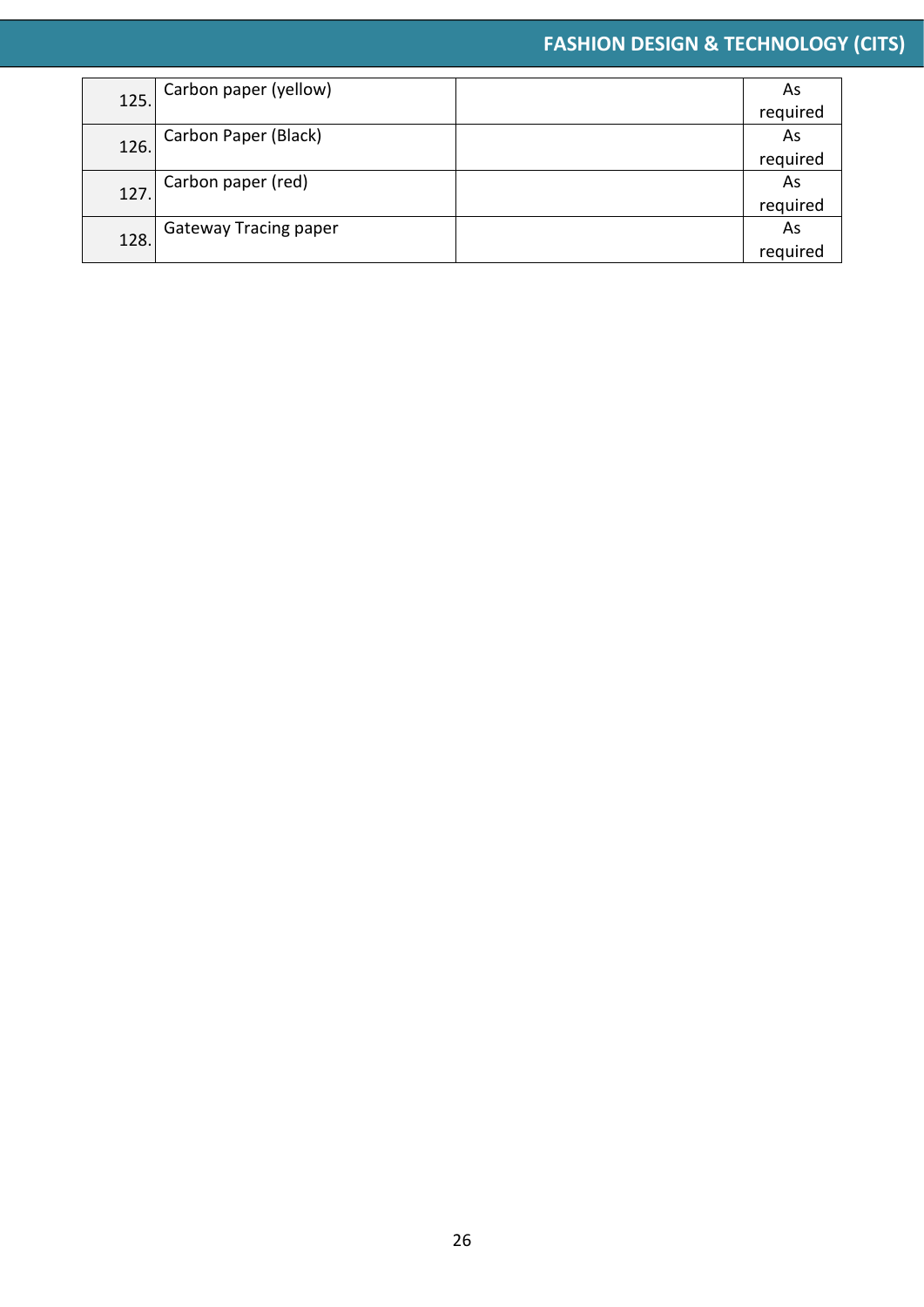#### **ANNEXURE – I**

The DGT sincerely acknowledges contributions of the Industries, State Directorates, Trade Experts, Domain Experts and all others who contributed in revising the curriculum.

Special acknowledgement is extended by DGT to the following expert members who had contributed immensely in this curriculum.

| List of members participated for finalizing the course curriculum of Fashion Design &<br><b>Technology (CITS)trade</b> |                                             |                                         |                |
|------------------------------------------------------------------------------------------------------------------------|---------------------------------------------|-----------------------------------------|----------------|
| SNo.                                                                                                                   | <b>Name &amp; Designation</b><br>Sh /Mr./Ms | Organization                            | <b>Remarks</b> |
| 1.                                                                                                                     | Dr.Darlie Koshy                             | <b>IAM &amp; ATDC</b>                   | Chairman       |
|                                                                                                                        | Director General and CEO                    | <b>Apparel Export Promotion</b>         |                |
|                                                                                                                        |                                             | Council                                 |                |
|                                                                                                                        |                                             | Gurgaon                                 |                |
| 2.                                                                                                                     | S. Venkatesh, Head HR &<br>Admin            | Raymond                                 | Member         |
| 3.                                                                                                                     | Sanjeev Mohanty                             | Bennetton India Pvt.                    | Member         |
|                                                                                                                        | <b>Managing Director</b>                    | Ltd., Gurgaon                           |                |
| 4.                                                                                                                     | Animesh Saxena                              | <b>Udyog Vihar Industries</b>           | Member         |
|                                                                                                                        |                                             | Association, Gurgaon B-                 |                |
|                                                                                                                        |                                             | 40, Phase 5, Udyog Vihar                |                |
|                                                                                                                        |                                             | Gurgaon-122017<br>National Institute of |                |
| 5.                                                                                                                     | <b>Arindam Das</b>                          |                                         | Member         |
|                                                                                                                        |                                             | Fasion Technology, New<br>Delhi         |                |
| 6.                                                                                                                     | Dr. Kushal Sen Professor                    | D/o Textile Technology IIT Delhi        | Member         |
| 7.                                                                                                                     | G.Bhatacharya                               | Institute for Textile                   | Member         |
|                                                                                                                        | <b>HOD Textiles Department</b>              | Technology, CHOUDWAR                    |                |
| 8.                                                                                                                     | Poonam Thakur Professor                     | NIIFT, Mohali                           | Member         |
|                                                                                                                        | & Academic Head                             |                                         |                |
| 9.                                                                                                                     | L.N. Meena, Lecturer                        | Arya Bhatt Polytechnic, Delhi           | Member         |
| 10.                                                                                                                    | Prabhas Kashyap, General                    | Gokaldas Export Ltd.,                   | Member         |
|                                                                                                                        | Manager-Planning &                          | Bangalore                               |                |
|                                                                                                                        | <b>Production Co-ordination</b>             |                                         |                |
| 11.                                                                                                                    | BishwanathGanguly                           | Madura Fashion & Retail,                | Member         |
|                                                                                                                        |                                             | Aditya Birla Centre for Retail          |                |
|                                                                                                                        |                                             | Excellence (A B C R E)                  |                |
| 12.                                                                                                                    | K.N. Chatterjee, HOD                        | THE TECHNOLOGICAL INST. OF              | Member         |
|                                                                                                                        | <b>Fashion and Apparel</b>                  | TEXTILE & SCIENCES, Bhiwani,            |                |
|                                                                                                                        | Engineering                                 | Haryana, INDIA-127021.                  |                |
| 13.                                                                                                                    | Tapas Kumar Adhikari, Sr.                   | Reliance Industries Ltd.                | Member         |
|                                                                                                                        | Manager                                     |                                         | Member         |
| 14.                                                                                                                    | Vikas Verma, Asst. Vice<br>President        | Welspun India Ltd.                      |                |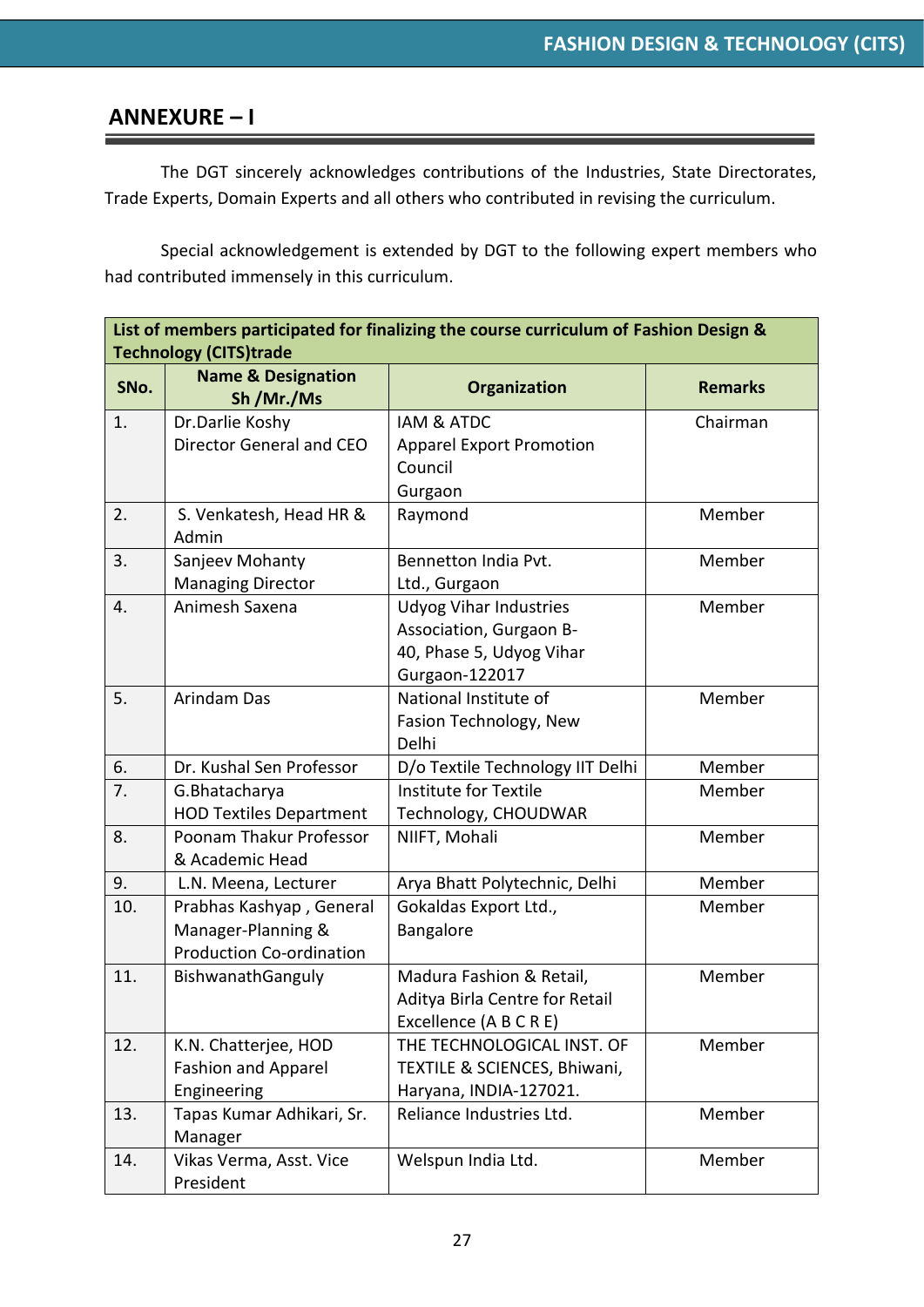| 15.               | Navjot Walia, Vice         | Maral Overseas Ltd., Noida | Member         |
|-------------------|----------------------------|----------------------------|----------------|
|                   | President                  |                            |                |
| 16.               | Rajeev Mehani, Vice        | <b>Vardhaman Textiles</b>  | Member         |
|                   | President                  |                            |                |
| <b>Mentor</b>     |                            |                            |                |
| 17.               | R.P. Dhingra, Director (P) | <b>DGT</b>                 | Mentor         |
| <b>Core Group</b> |                            |                            |                |
| 18.               | Haradhan Das, TO           | CSTARI, Kolkata            | Member         |
| 19.               | Subhankar Bhowmik, DPA     | NIMI, Chennai              | <b>NIMI</b>    |
|                   | Gr. B                      |                            | Representative |
| 20.               | Rajendra Kumar, JDT(WT)    | <b>DGT</b>                 | Member         |
| 21.               | D. Shanthi, ADT            | RVTI, Trivendrum           | Member         |
| 22.               | Abha Rastogi, TO           | RVTI, Panipat              | Member         |
| 23.               | Chitra, TO                 | RVTI, Panipat              | Member         |
| 24.               | Rinku Soni, TO             | RVTI, Jaipur               | Member         |
| 25.               | Babita, TO                 | NVTI, Noida                | Member         |
| 26.               | Bhagyashree, TO            | RVTI, Indore               | Member         |
| 27.               | L. R. Ramesh Babu, TO      | RVTI, Trivendrum           | Member         |
| 28.               | S.S. Meena, TO             | NVTI, Noida                | Member         |
| 29.               | Bhavin Kumar M. Solanki    | ITI, Jambughoda, Gujarat   | Member         |
| 30.               | Divya, TO                  | RVTI, Bangalore            | Member         |